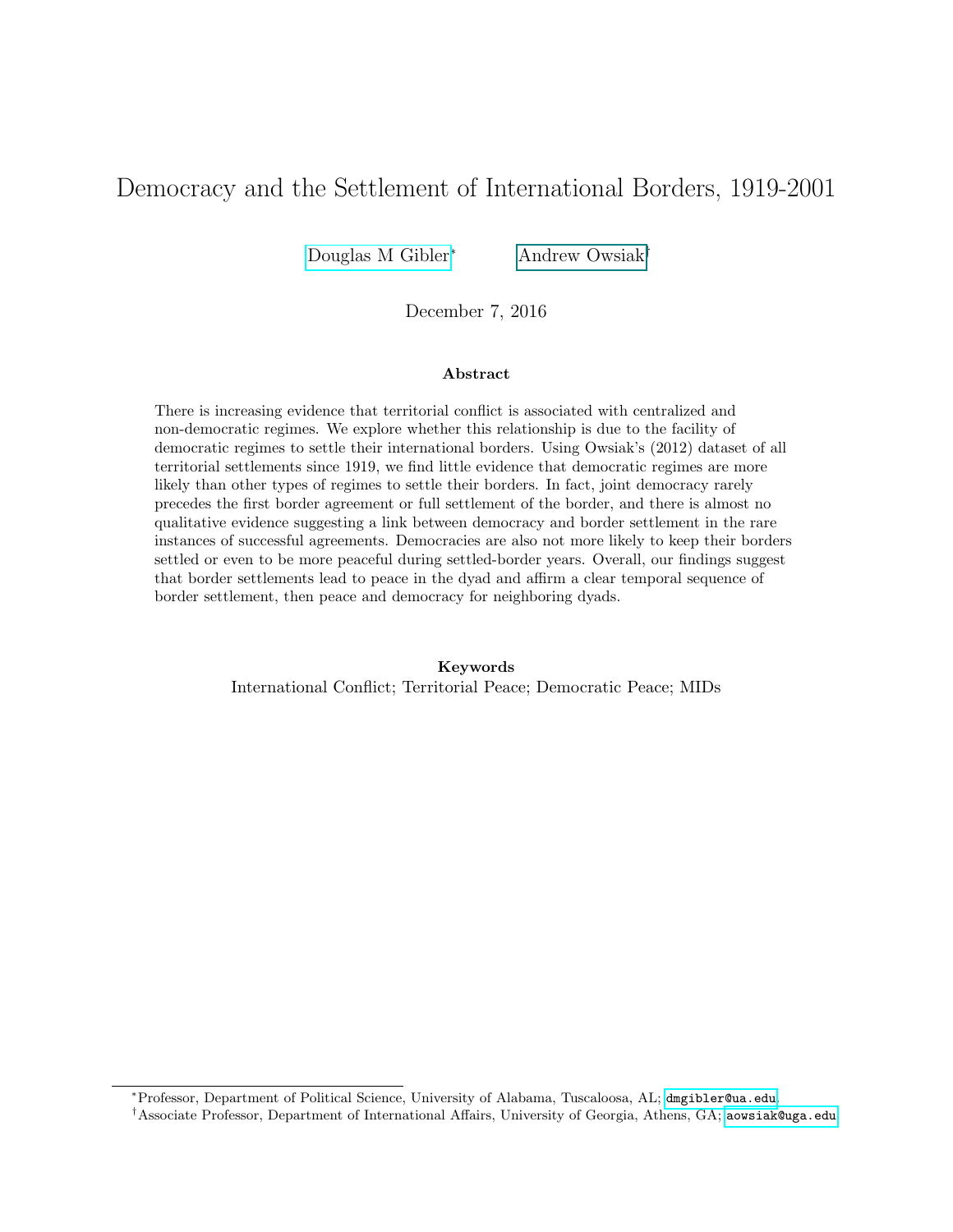Why do democratic dyads have fewer territorial disputes than non-democratic dyads? There are two common explanations. First, there may be some characteristic inherent to democratic states that affords them a conflict management advantage. Institutional constraints (e.g., checks on executive authority), electoral accountability, a shared respect for peaceful dispute management, and an ability to signal resolve more credibly theoretically provide democratic dyads greater incentives for peaceful conflict management or buy additional time for conflict management efforts to occur (Bueno de Mesquita et al. 2003, Maoz & Russett 1993, Dixon 1994, Schultz 1999). The second explanation focuses on the distribution of territorial issues. Democratic dyads rarely possess salient, conflict-prone issues, such as those over the delimitation of mutual borders, because these territorial issues are most often settled before both dyad members become democratic (Gibler 2012). As a result, peace obtains not because democratic regimes are inherently more peaceful but, rather, because democracy develops after dyad members clear the most conflict-prone issues from their foreign policy agenda. Any issues that democratic dyads might dispute are therefore of significantly lower salience than those resolved in their non-democratic past, and democracies are simply a subset of the larger number of states resting at territorial peace.

These two theories provide much different explanations of what causes peace among democracy, of course, and we use this paper to determine whether regime type alters the distribution of territorial issues or the settlement of these issues precedes regime type. Towards that end, we derive and test three theoretical arguments linking democratic dyads with increased border settlement, defined as the formal delimitation of a contiguous dyad's mutual borders via interstate agreement. Drawing upon democratic peace research, we first consider that democratic dyads may possess characteristics that allow them to start and/or complete the border settlement process more successfully than non-democratic dyads. This constitutes the democratic peace's conflict management thesis. A second argument provides a slight variation on the first: even if democracy does not directly facilitate border settlement, it may help borders remain settled once delimited. Under this argument, democracy consolidates peace by preventing the re-emergence of contentious issues. Finally, we consider whether democracy and border settlement are independent of one another. According to territorial peace theory, borders generally settle before dyad members both become democratic, precluding the possibility that democratic peace arguments operate during the border settlement process. This, of course, need not mean that democracy does not promote peace, and so we also consider the possibility that an independent democratic peace exists as well, across all issues that might lead states to conflict.

Although the democratic peace has a strong empirical tradition of correlating regime type with conflict propensity, we find little evidence that democracy contributes to border settlement or produces a peace within contiguous dyads that is independent of border settlement. Four main findings underscore this broad conclusion. First, democratic dyads do not start or complete the border settlement process more successfully than non-democratic dyads. Not only do very few democratic dyads possess unsettled borders, but a qualitative examination of these cases also demonstrates that democratic characteristics and processes played no role in introducing border settlement into these democratic dyads. Because the vast majority of dyads are not democratic during the border settlement process, joint democracy cannot explain why borders settle. Second, democratic dyads are no better able than their counterparts at keeping their borders settled. Third, we find little evidence of an independent democratic peace in contiguous dyads after controlling for border settlement. Finally, throughout our analysis, border settlement still fosters peace independently of regime classification. Such results provide strong evidence in favor of the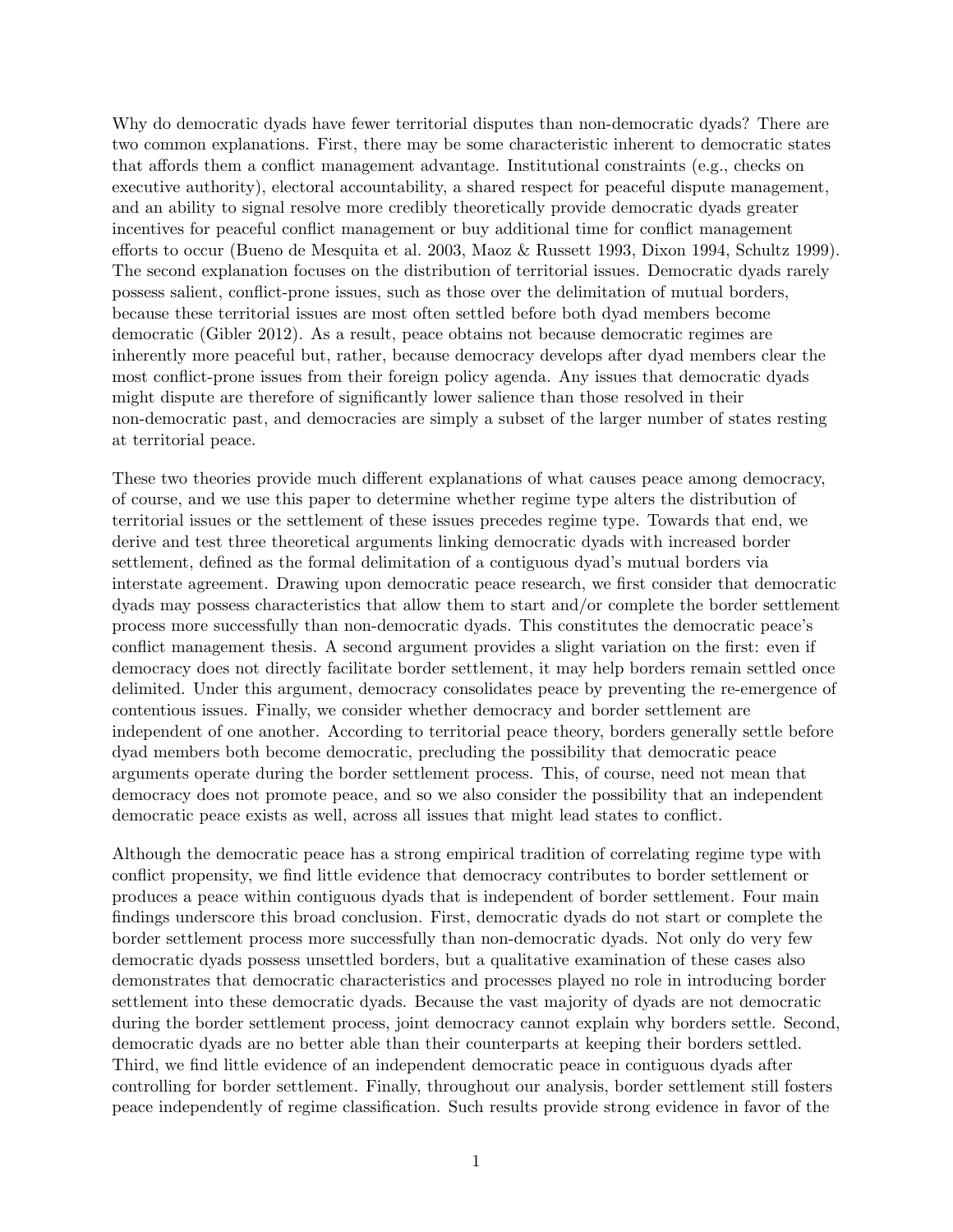issue-based approach to conflict. They also suggest that democratic contiguous dyads do not possess a conflict management advantage over non-democratic dyads – at least during the border settlement process.

In pursuing an answer to the above question, our study advances research in three ways. First, we present the first examination of the determinants of border settlement across a large spatial and temporal domain. Although research shows how border settlement contributes to numerous phenomena (Gibler 2012, Owsiak 2013, Rider & Owsiak 2015), we do not yet fully understand the factors that lead states to settle their borders.<sup>[1](#page-0-0)</sup> Second, scholars increasingly uncover numerous caveats to the thesis that democratic dyads enjoy a conflict management advantage (e.g., see Park & James 2015, Gibler 2012, Ghosn 2010, Mitchell & Prins 1999). It is therefore appropriate to revisit this thesis while considering the settlement of interstate borders–a topic on which contemporary work continues to build.

Finally, research connecting democratic dyads to territorial issues in particular remains underdeveloped (for an exception, see Huth  $\&$  Allee 2002). We find only one theory explicitly linking democratic dyads to the likelihood of settling territorial issues (Bueno de Mesquita et al. 2003). This theory, however, is not clear on what form a democratic advantage takes, and its predictions on the matter have not garnered empirical support (Owsiak 2016). Moreover, although this theory stresses cooperation and the resolution of issues, most scholars use it to study conflict behavior and threat. Our data allows us to reconsider the argument through its principally intended concepts. We therefore not only consider the possibility that a democratic advantage might take various theoretical forms, but also offer an analysis that fairly evaluates its merits on its own terms.

## Democracies and Conflict Management

The idea that democracies handle their disputes more peacefully than non-democracies has a long tradition—at least dating back to Kant (1796). Nonetheless, Russett & Oneal (2001, 79) provide a modern, succinct articulation of this phenomenon and its rationale (emphasis ours): "democracy promotes cooperation and peaceful conflict resolution internationally through (1) its domestic legitimacy and accountability, (2) institutional checks and balances, (3) the transparency that emerges from free communication and political competition, (4) the credibility of international agreements, and (5) its sensitivity to the human and material costs of violent conflict" (for overviews of the democratic peace research program, see Chan 2010, Mitchell 2012). As a result, when two democratic states (i.e., a democratic dyad) experience a disagreement with one another, one or more of these mechanisms operates within both states, increasing the likelihood that they manage their dispute via peaceful, diplomatic channels, as opposed to violence.

Many of the above mechanisms fall under a broader institutional argument—namely, that democracies possess domestic institutions that inhibit the use of violence in interstate disputes. Public opinion, for example, holds leaders accountable through elections, and these elections produce three effects. First, they compel democratic leaders to pay close attention to and work to minimize the costs of conflict. Leaders who incur too many costs lose elections. Second, they

<sup>&</sup>lt;sup>1</sup>Existing research on the management of territorial claims provides a partial answer (see Hensel et al. 2008, Huth & Allee 2002). Nonetheless, territorial claims and border settlement are distinct concepts that capture related, but different phenomena (Owsiak, Cuttner & Buck 2016).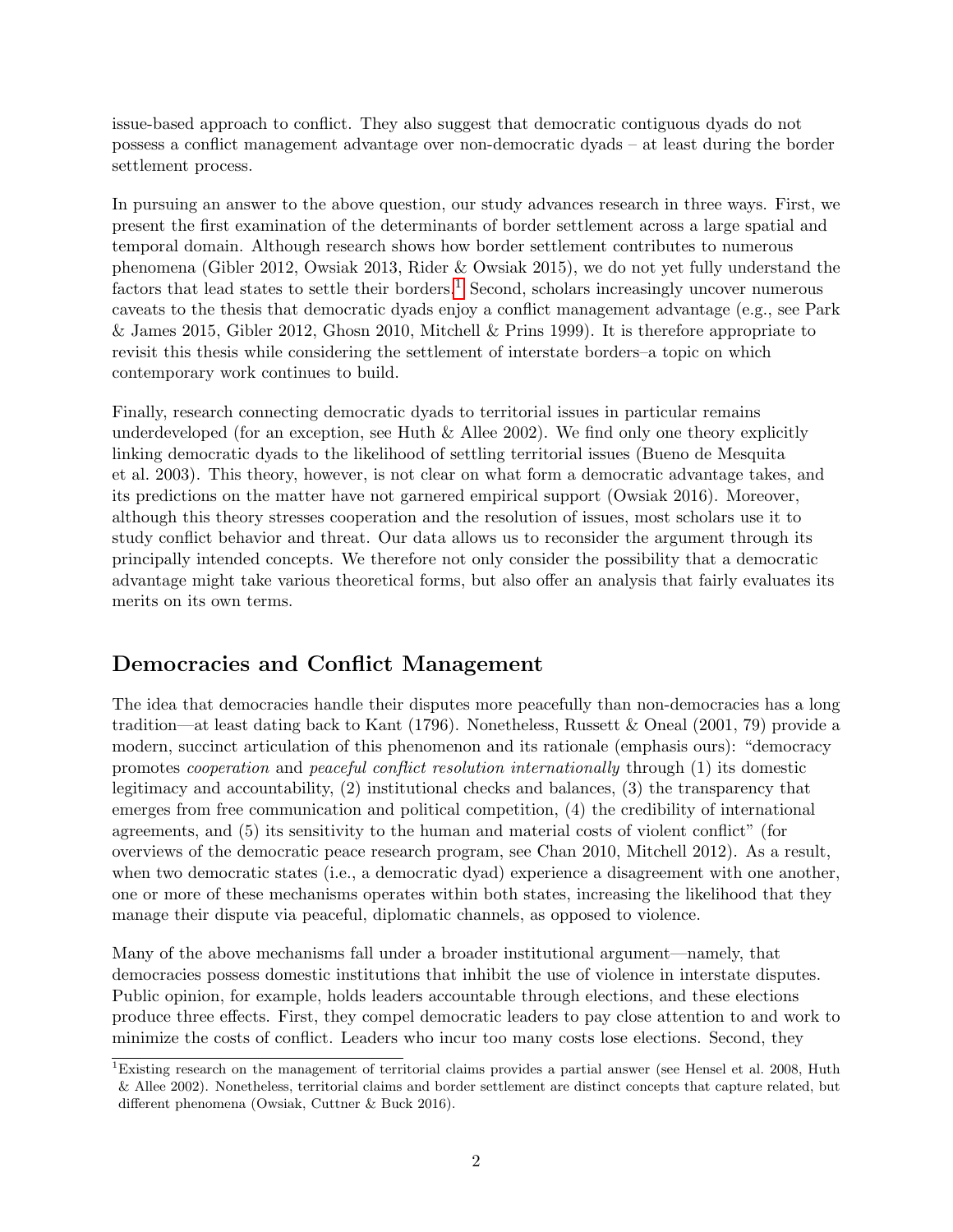generally make leaders more reluctant to use force than non-democratic leaders; if a leader does not win the conflict that follows or engages in an unpopular conflict, they risk losing their job (Bueno de Mesquita, Siverson & Woller 1992, Bueno de Mesquita & Siverson 1995, Reiter & Stam 2002).

Finally, as a result of the first two effects, democracies are better able than non-democracies to signal resolve (an informational effect; see Schultz 1999). Because their constituents will punish them electorally for appearing weak or losing, democracies must commit fully to any conflict they join. Thus, a democracy's threat to escalate a conflict carries less uncertainty about whether the democracy would follow through on escalatory rhetoric (Fearon 1994, Schultz 2001). Other institutional mechanisms, such as checks against executive authority (e.g., the need for funding or approval from another branch of government) and the public position of opposition parties (the result of an open press; see Schultz 1999), can likewise both credibly signal resolve and hinder the ability of democratic leaders to escalate disputes quickly. By removing uncertainty and slowing escalation, these institutions increase the time and opportunities during which peaceful conflict management can occur.

A second, related path to peace depends upon democratic norms. Underlying this normative position is the belief that "democratic states locked in disputes are better equipped than others with the means for diffusing conflict situations at an early stage" (Dixon 1994, 14). The focus here shifts from constraints that prevent leaders from easily engaging in aggression (e.g., public opinion or checks on executive authority) or signaling resolve more credibly to a unique skill set that democracies possess. Dixon (1994) calls this skill set "the norm of bounded competition." If democracies indeed possess this norm, two predictions follow. First, democracies should be more likely to manage and resolve their disputes "by third-party conflict management, by [negotiated] agreement ..., and by strategies of reciprocation" (Maoz & Russett 1993, 625). Second, as the number of democracies in the system expands, we would expect the norm of bounded competition to dominate dispute management in the system as well (Mitchell 2002), thereby producing a more peaceful world.

Disagreement remains on the exact mechanism linking democracies to peace, but empirical studies repeatedly confirm a link between democracies and fewer militarized conflicts (for prominent examples of such research, see Bremer 1992, Russett & Oneal 2001). Studies of conflict management also regularly suggest that democratic dyads employ peaceful conflict management strategies more frequently than non-democratic dyads (see Hensel et al. 2008, Ghosn 2010). Nevertheless, ongoing research increasingly attaches caveats to these broad findings and narrows the conditions under which the democratic peace logic might work—as seen through three sets of empirical findings. First, democratic dyads are not always less violent than non-democratic dyads. Park & James (2015), for example, conclude that the pacific relationship between democratic states breaks down when highly salient territory is at stake. Gibler (2012) similarly finds that democratic, contiguous dyads are not less likely to use violence than their counterparts when borders remain unsettled (see also Senese 1997, Owsiak 2016). Second, democratic dyads do not necessarily use peaceful conflict management more frequently than non-democratic ones. Studies of various conflict management tools support this conclusion, including work on cooperative action generally (Clare 2014), mediation (Beardsley 2011), and arbitration/adjudication (Gent & Shannon 2011). Finally, when democratic dyads resort to peaceful conflict management, scholars often find that these dyads are no more successful at conflict management than their counterparts (e.g., see Ghosn 2010, Brochmann & Hensel 2011). As Mitchell & Prins (1999, 178) conclude,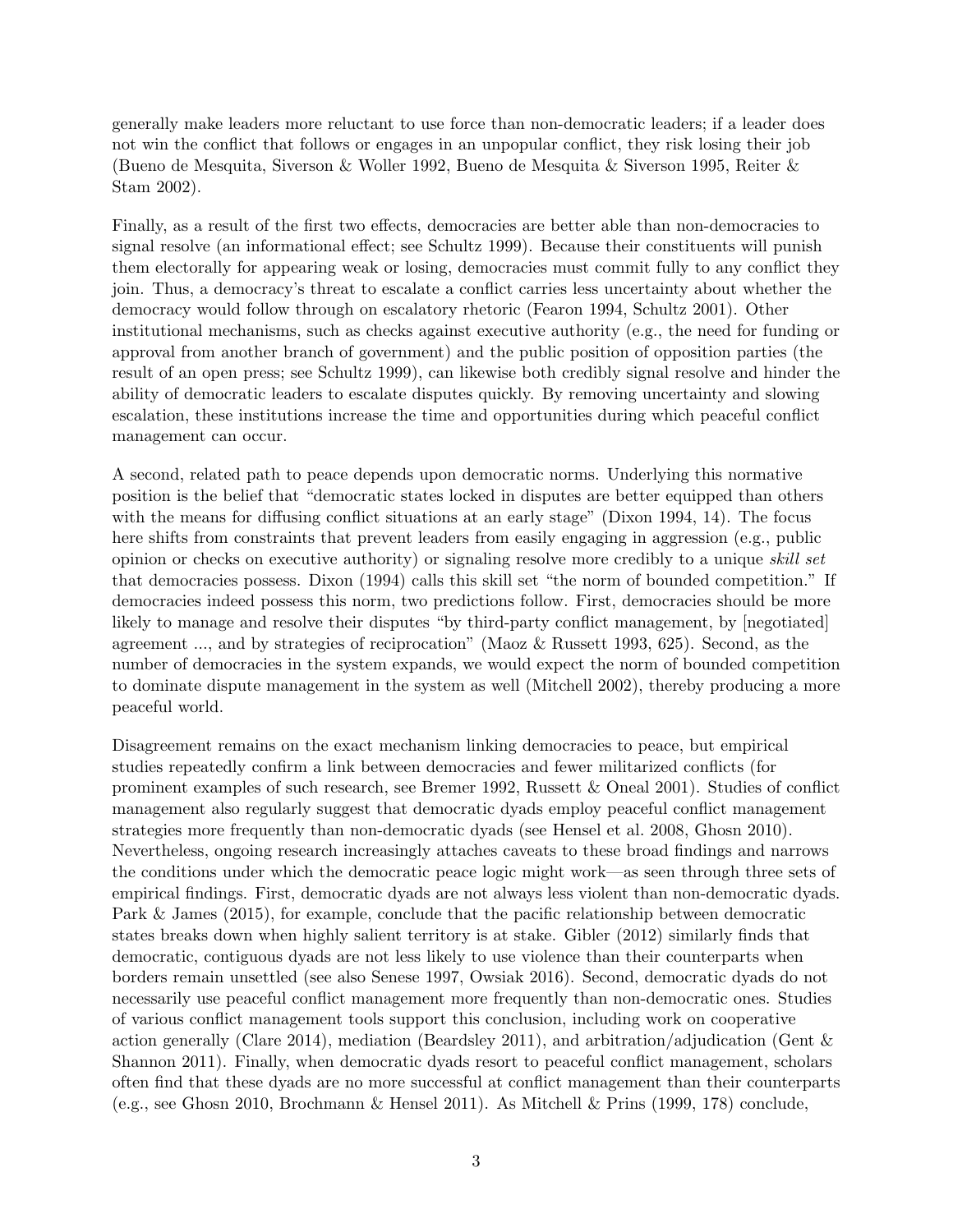democratic dyads "not only were incapable of settling the immediate issue in dispute, but also failed to permanently resolve the substantive issue or issues under contention as well."

All of this evidence runs counter to what the democratic peace arguments would predict. As a result, whether democracies handle their conflicts more peacefully than non-democratic dyads—and the exact conditions under which they might do so (if at all)—remains theoretically possible but empirically unclear. Moreover, as we discuss in the next section, although the democratic peace is meant to apply to all types of issues, few studies consider the fact that democracies seldom fight each other because they rarely have unresolved territorial issues. Since territorial issues remain the most dangerous issue for states to resolve, the relative dearth of democratic peace theorizing on territorial issues is problematic for establishing the cause of peace in these dyads.

## What is the Relationship between Settled Borders and Democracy?

An important empirical connection exists between democracy and territorial issues: democratic dyads simply do not fight over territorial issues and, with few notable exceptions, almost always have settled borders (e.g., see Mitchell & Prins 1999, Gibler 2012, Hensel 2000). Why this is so, however, remains an open question because it is difficult to determine the direction of the causal process that associates democracies with peace.

Democratic peace research has provided little help. Despite the wealth of scholarship it has generated, we find only one theory that explicitly ties democratic peace theories to variations in the types of issues over which states fight. Bueno de Mesquita et al. (2003) argue that leaders wish to remain in power, which they achieve by distributing a mix of public and private goods among their supporters (see also Morrow et al. 2006). Different institutions, however, lead to different preferences over this distributional mix. Non-democratic leaders typically possesses smaller constituencies (i.e., winning coalitions), leading them to favor the use of private goods (e.g., money or other benefits distributed directly to the individual supporter). In contrast, democratic leaders generally have much larger constituencies and, therefore, favor the distribution of public goods to maintain their political support (e.g., education or healthcare).

Territory is not a public good. It cannot be easily divided among large populations, and the gains from occupation do not translate well to added benefits for individuals in the large constituencies that comprise democracies.[2](#page-0-0) Thus, Bueno de Mesquita et al. (1999) expect that democracies resolve territorial disputes peacefully; their leaders do not profit from territorial division and have strong incentives to reach border settlements prior to armed conflict (e.g., to prevent sinking resources into a conflict they must subsequently win to retain office).

Unfortunately, the above argument contains little specificity regarding when or where the democratic preference for territorial settlement generally—and border settlement more

<sup>2</sup>One might argue that strategically valuable territory offers greater security—a public good—while economically valuable territory provides monetary gains that are less amenable to public distribution. If true, democracies will favor disputes over strategic territory and eschew disputes over economic territory. Two points are worth noting about such an argument. First, it does not change the aggregate expectations derived from Bueno de Mesquita et al. (2003) that we discuss here. Second, Owsiak (2016) tests two variants of this more specific argument and finds support for neither. We are therefore not confident that the specific type of territory alters the expectations we outline.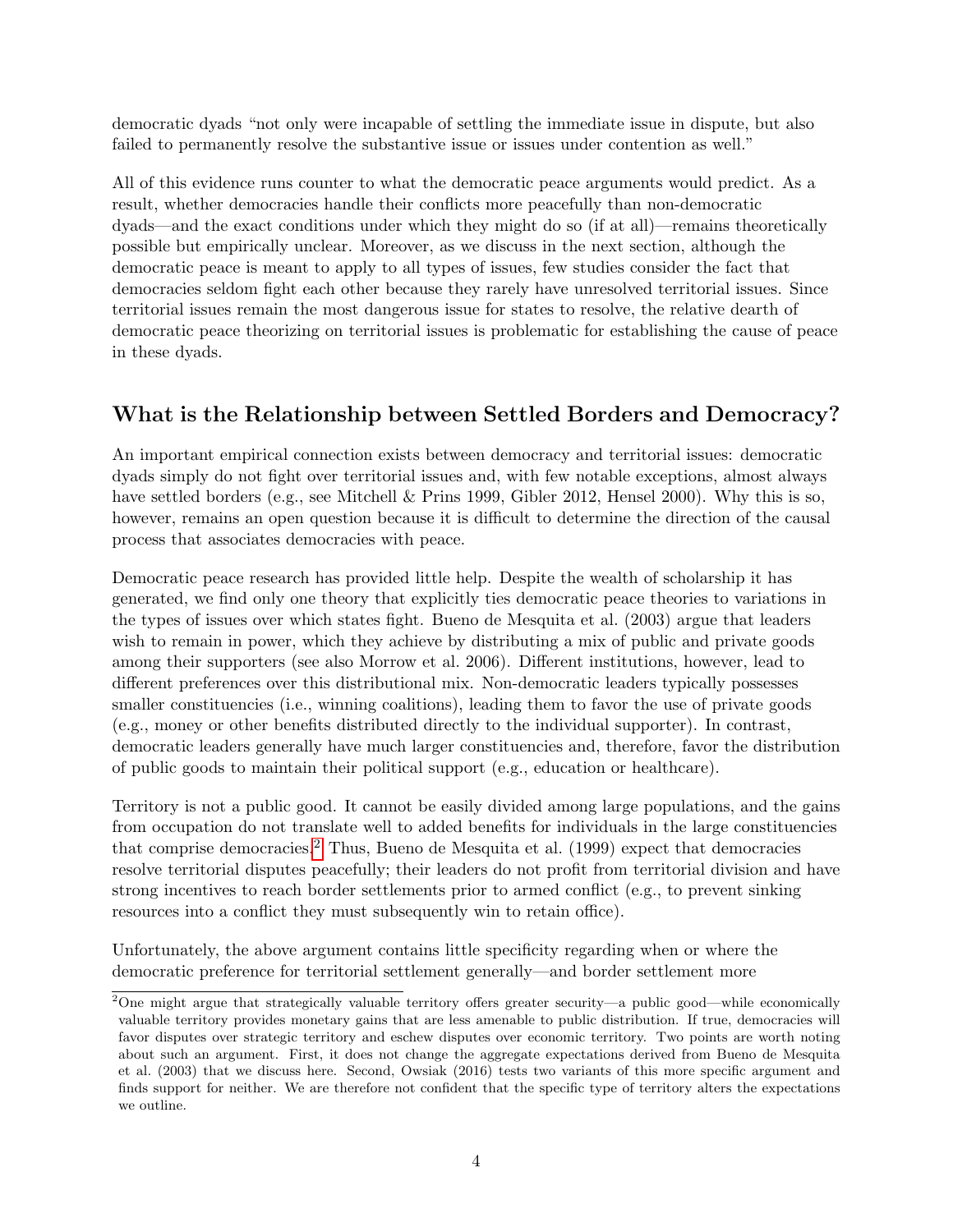specifically—is supposed to work. We therefore theoretically derive four possible relationships between settled borders, joint democracy (i.e., dyads composed of two democratic states), and peace. These possibilities include:

#### 1) Democracies Settle Borders More Easily

Democratic dyads may have an easier time settling their mutual borders before conflict breaks out—for any of the reasons advanced by democratic peace scholars that we outline in the previous section. If true, then we can leverage the temporal sequence of regime type and border settlement to determine whether there is some form of democratic advantage during the border settlement process—that is, we can compare how democratic and non-democratic dyads work toward border settlement. Importantly, however, joint democracy must be present in the dyad prior to border settlement in order for such a democratic advantage to exist. If joint democracy instead does not precede border settlement temporally, then arguments linking democratic dyads to any heightened proclivity for border settlement would be empirically untenable.

To address this possibility, we examine sequencing before both the first border agreement and full settlement of the border within contiguous dyads (see also Owsiak & Vasquez 2016). Doing so provides a conservative empirical test. For example, even if joint democracy does not facilitate full border settlement, it may exert a less dramatic, yet still empirically valuable effect by generating lower-level cooperation on border issues. Mindful of this, we consider both partial and full border settlements to examine whether democratic dyads can settle border issues better than their counterparts during their history.

### 2) Democracies Keep Borders Settled

Perhaps joint democracy plays no role in border settlement—either because borders settle at random points in time as a result of idiosyncratic factors or because factors unrelated to democracy facilitate border settlement instead. This, however, need not mean that democracy plays no role in the border settlement process. Leader incentives, as well as democratic structures and culture, could alter dyadic relations once border issues have been settled. In particular, theories linking democratic institutions to increased credibility (Fearon 1994), more stable commitments (Leeds 1999, Martin 2000), and/or policy inertia (Tsebelis 2002) might take hold in the post-border settlement context—after the involved states have resolved one of their most contentious issues (Park & James 2015). In this case, although joint democracy does not produce border settlement, what makes borders remain settled and peaceful are the democratic characteristics that maintain cooperation over time (e.g., see Owsiak, Diehl & Goertz 2016).

This possible relationship constitutes a more limited, context-dependent form of the first relationship we outline above. It is an interactive effect, in which dyads with settled borders leverage their democratic characteristics to maintain border settlements they previously reached. If true, then jointly democratic, settled-border dyads should be more peaceful than any other regime types that also have settled borders.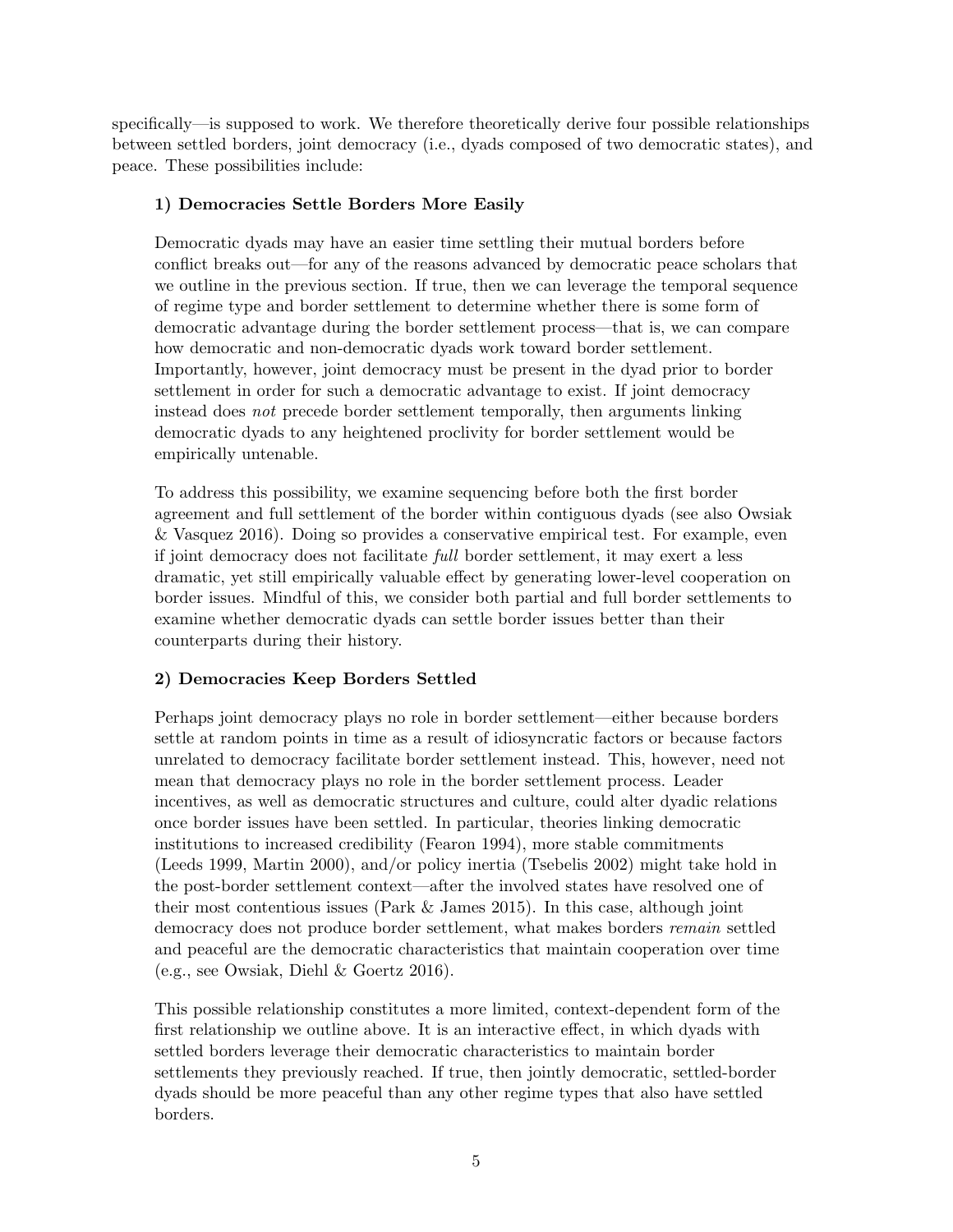#### 3) Democratic Peace and Border Settlement are Independent

The different types of peace that follow from joint democracy and border settlement may also be conceptually and empirically unrelated to each other for one of two reasons. First, democracy may play no role in settling border issues or keeping those issues settled. Second, democratic dyads may be more peaceful than non-democratic dyads—as democratic peace scholars argue—but this constitutes a separate peace that is qualitatively different from the settled-border dyads. After all, joint democracy is a relatively rare phenomenon in the international system that has only recently gained prominence (Russett & Oneal 2001, Mitchell 2002). Settled borders, too, may only really affect the limited number of contiguous states in the international system. Such independent effects are therefore theoretically plausible and easily testable with multiple regression; if both factors have a pacifying effect on dyadic conflict, then both joint democracy and settled borders will remain statistically significant in models where both effects are estimated simultaneously.

#### 4) Border Settlement Leads to Peace and Democracy

Finally, border settlement may yield peace and a more benign environment in which democracy can emerge. This argument rests upon the issue-based approach to interstate conflict, which suggests that certain types of conflict—such as unsettled territory generally, or interstate borders in particular (for an overview, see Vasquez 2009)—possess more domestic and international salience than other issues, constitute external threats to the state, and are therefore often more difficult to resolve (Mansbach & Vasquez 1981, Huth 1998). Such dangerous threats to homeland territories tend to fester and cause centralization of both public opinion and domestic institutions. Individuals become more nationalistic (Gibler, Hutchison & Miller 2012) and intolerant (Hutchison  $\&$  Gibler 2007), and this shift in public opinion pressures opposition groups to support the executive. Absent effective opposition, and often with a strong military force backing the leader, any executive is likely to try to curtail or eliminate the political institutions that can prevent centralized executive powers (i.e., those that often accompany democratic states Gibler 2010). Once territorial border issues are settled, however, then decentralization of public opinion and institutions follow, thereby creating an environment conducive to democratization (Owsiak 2013). This implies that any peace observed within democratic dyads is spurious to the territorial peace that exists temporally prior to it (Gibler 2007, Gibler 2012).

Our theoretical expectations align most closely with the fourth and final potential relationship and are well specified in several related studies (for example, see Gibler 2012). The implications derived from this territorial peace argument have been confirmed several times, using rather different research designs (Gibler 2012, Gibler & Tir 2010, Gibler & Braithwaite 2013, Gibler & Miller 2013). Nevertheless, these studies contain three shortcomings. First, they overlook the temporal sequencing argument between joint democracy and border settlement. If, for example, many democratic dyads possess unsettled borders (i.e., democracy does not generally follow border settlement), then this would provide strong contradictory evidence against the territorial peace. Our study therefore offers a significant piece of evidence necessary to evaluate the relative merits of the democratic and territorial peace arguments. Second, existing work focuses on conflict behavior rather than cooperation, and models threat rather than the removal of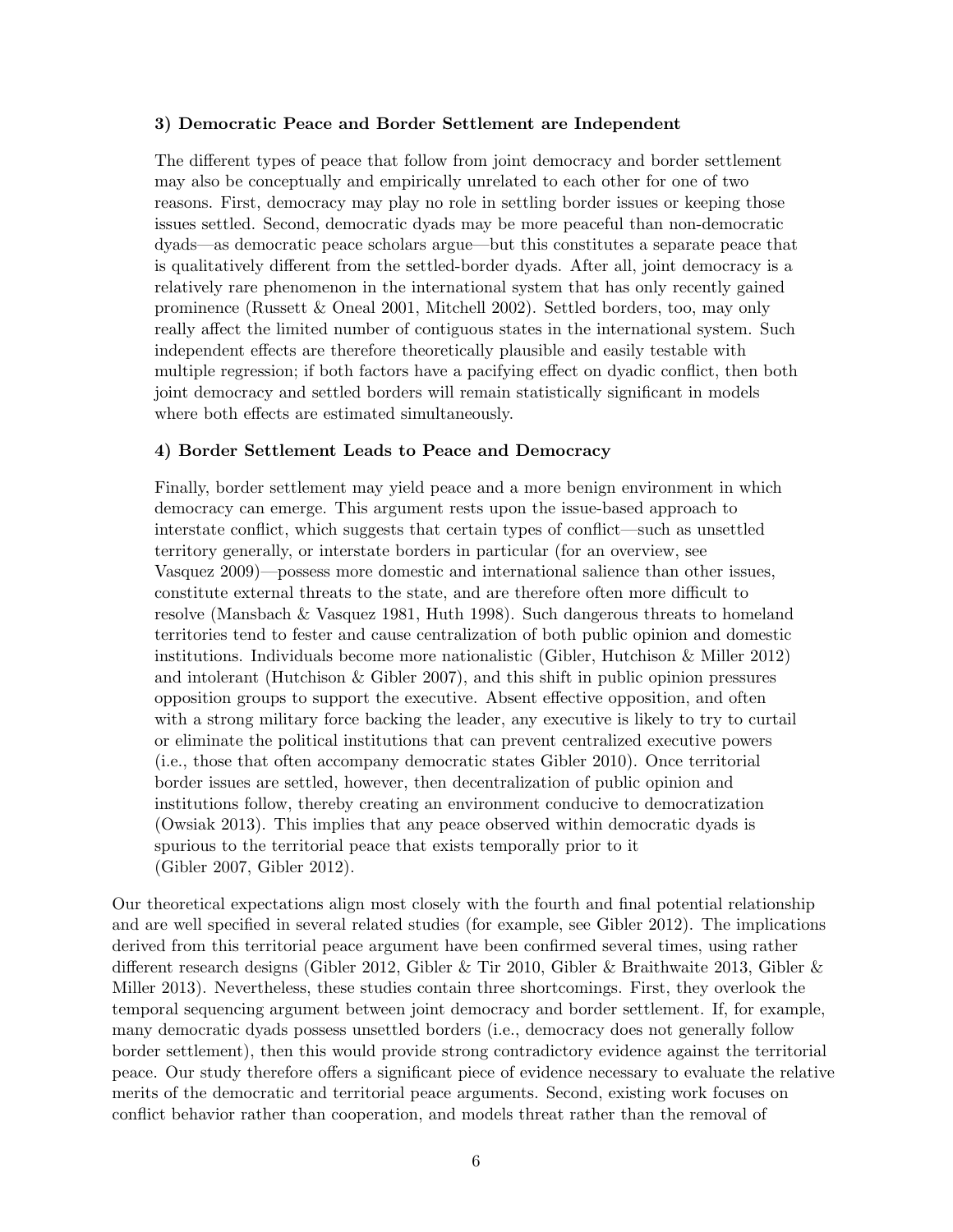contentious issues. Cooperation and the resolution of contentious issues, however, underlie the democratic and territorial peace arguments, which creates a slight disconnect between the arguments and their evaluation. Moreover, if democracies engage in cooperation to remove contentious issues, existing work will miss many of the peaceful efforts that democracies employ. Our work, in contrast, captures these efforts. Finally, we go beyond the territorial peace argument to consider the possibility that democratic dyads behave more peacefully than non-democratic dyads after border settlement occurs. In the end, if joint democracy has no significant effect on interstate conflict behavior after border settlement, and joint democracy does not precede border settlement, then little evidence remains to argue that the democratic peace is more than a subset of a larger, settled-border peace.

## Research Design

Our unit-of-analysis is the contiguous dyad-year during the time period 1919-2001, and two points are worth noting about these spatial and temporal domains. First, for our purposes, contiguity requires that dyad members share an inland or river boundary (Stinnett et al. 2002). This spatial restriction derives from theoretical considerations about borders and their settlement—namely, only land contiguous dyads have (land) borders to settle (Gibler 2012, Owsiak 2012). Dyad members separated by larger bodies of waters (e.g., gulfs, seas, or oceans) have no land boundary to settle, thereby obviating the need to negotiate or sign international border agreements.[3](#page-0-0) Second, the post-1919 temporal domain not only results from data availability, but also focuses our analyses on the period when democracies started to become more prevalent in the international system.

### Dependent Variables

We analyze the predictors of four different types of dependent variables. First, we use a dichotomous variable to predict *any agreement* about the delimitation of borders in a contiguous dyad (Owsiak, Cuttner & Buck 2016). Second, we define full border settlement as the year after which neighboring states sign one or more interstate agreements that delimit the entirety of their mutual border(s) (Owsiak 2012). This variable focuses on the international legal status of the border (see also, Kocs 1995) and is therefore distinct from territorial claims (Huth  $\&$ Allee 2002, Hensel et al. 2008).<sup>[4](#page-0-0)</sup> A few points are worth noting about this variable. First, if a border settles in pieces (e.g., Afghanistan-Iran), then a border achieves full settlement only after the dyad members sign agreements delimiting all parts of the border. Second, new states might inherit potential border agreements from previous states—particularly if the new state results from decolonization. Dyads in which a new state raises a claim to border territory in the first year after independence get treated in the data as if they have an unsettled border—until they sign agreements that delimit it. In contrast, those dyads that have a historical (e.g., colonial)

<sup>3</sup>Future research might extend our arguments into maritime borders as well. Nonetheless, existing research suggests that states treat land and maritime space differentially (Hensel et al. 2008), which supports our decision to focus exclusively on land borders in this study.

<sup>4</sup>A claim exists when a government's officials demand sovereignty over territory that sits within another state's sovereign jurisdiction (Hensel et al. 2008). The raising and settling of these claims remains distinct from international legal treaties that states sign (Owsiak, Cuttner & Buck 2016). For example, a state can renounce a claim without signing an agreement with its neighbor. Similarly, states might sign an agreement that delimits their border, but the official language of a claim could still persist for a variety of reasons (e.g., demarcation has not yet occurred).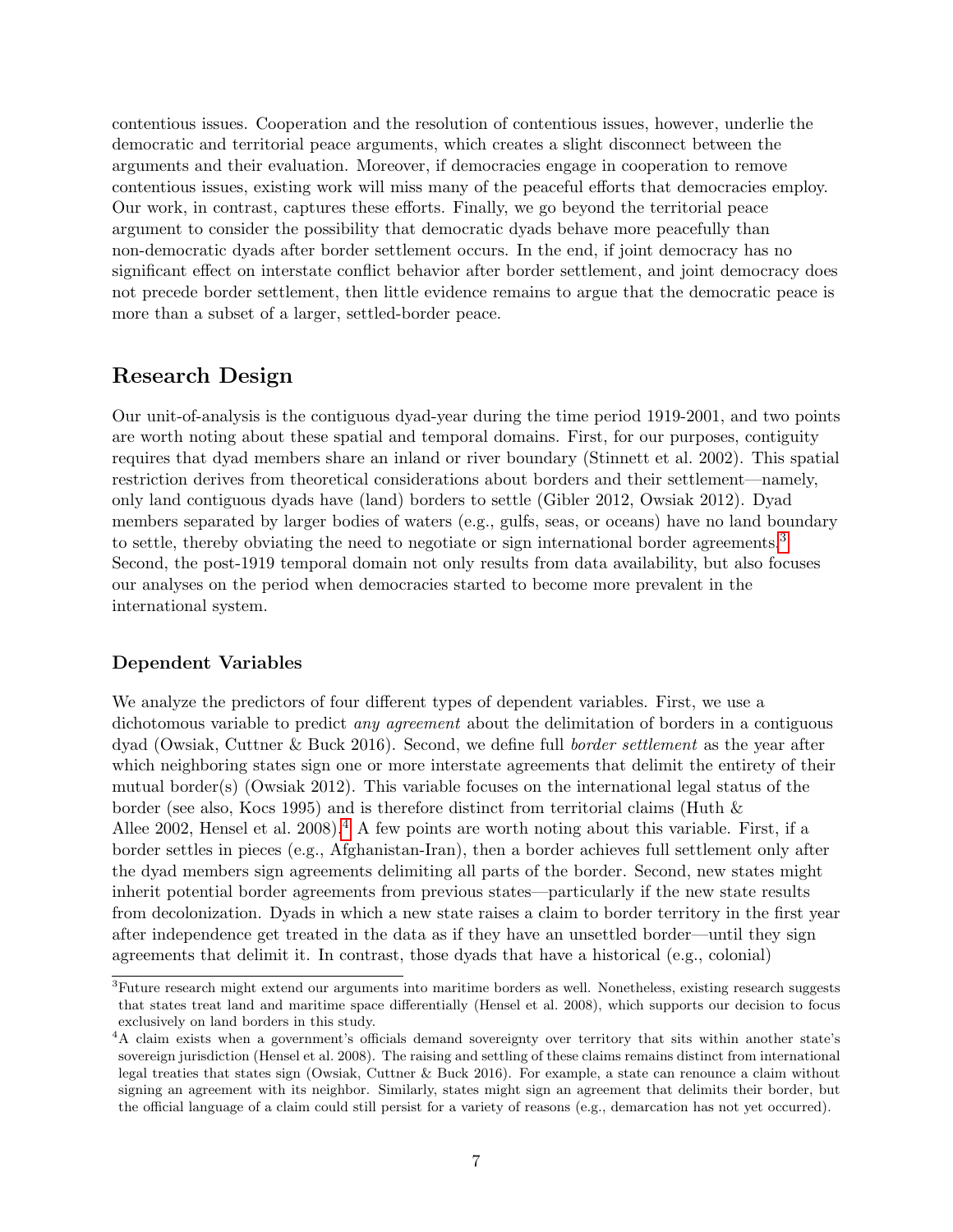agreement that delimits their border and whose members raise no claim in the first year after the dyad enters the system are treated as if their borders are settled (under the principle of uti possidetis).[5](#page-0-0)

Our third dependent variable concerns destabilized borders. We define destabilized (or previously settled) borders as cases in which a state raises a territorial claim (as defined by Huth  $\&$ Allee 2002) after previously settling their border in full. Although relatively rare, such cases exist. Moreover, it is theoretically plausible that democracies are better equipped than non-democratic states to keep their borders settled, thereby avoiding the conflict that can accompany destabilized borders. Because the territorial claim data we employ end in 1995, we supplement it using Gibler & Miller's (2014) coding rules for the 199[6](#page-0-0)-2001 years.<sup>6</sup> In the end, these coding rules allow us to distinguish between three types of borders: unsettled, destabilized (i.e., previously settled), and settled.

Finally, we also examine whether conflict occurs in dyads with and without border settlements. To do this, we use the Militarized Interstate Dispute (MID) dataset that defines conflict as the threat, display, or use of force between two or more states (Jones, Bremer & Singer 1996). Two of our models also restrict the conflict dependent variable to MIDs categorized by the Correlates of War Project (CoW) as fights specifically over territorial issues. In each of these conflict models, border settlement becomes an independent variable.

#### Independent Variables

Our primary independent variable is the presence of joint democracy in the contiguous dyad. Using Polity IV, we code a state as democratic if it scores 6 or higher on the 21-point combined democracy-autocracy scale (Marshall & Jaggers 2002). Dyads with two democratic states are "democratic dyads," while we classify the remainder as "non-democratic dyads." In the conflict analyses, we also include interactions between joint democracy on the one hand and either settled borders or destabilized (i.e., previously settled) borders to differentiate between democracies in and out of settled-border environments. This allows us to test whether contiguous democracies require border settlement to avoid dyadic conflict.

Our control variables include several factors potentially related to both democracy and either border settlement or conflict. First, dyads containing at least one major state may behave differently than other dyads, and democracies are relatively more populous among that subset of states in the international system. We use a dichotomous variable derived from the CoW Project for this measure. Second, dyad members who belong to a common defense pact may be more likely to cooperate, and we code this dichotomous variable using data from Gibler (2009). Third, we control for relative capabilities among dyad members by identifying the stronger state's share of dyadic capabilities (or CINC score; Singer, Bremer & Stuckey 1972). Fourth, a border's age may affect the settlement process, especially if dyads experience positive duration dependence with respect to the border settlement process (Clay & Owsiak 2016, Vasquez 2009). Fifth, it may be that certain borders have little impact on dyadic relations because the involved states are so

 ${}^{5}$ Detailed coding rules for the agreement dataset appear in Owsiak (2012).

<sup>&</sup>lt;sup>6</sup>We do not consider the rare occurrence of peaceful border changes across already-settled borders to be destabilizing. According to Tir et al. (1998), 40 peaceful transfers exist within our sample of contiguous states (1919-2001), but only three of these transfers occur after the border would be considered "settled." Another six cases were part of the initial year of full settlement in our dataset, and the remaining 31 cases were only partial border settlements.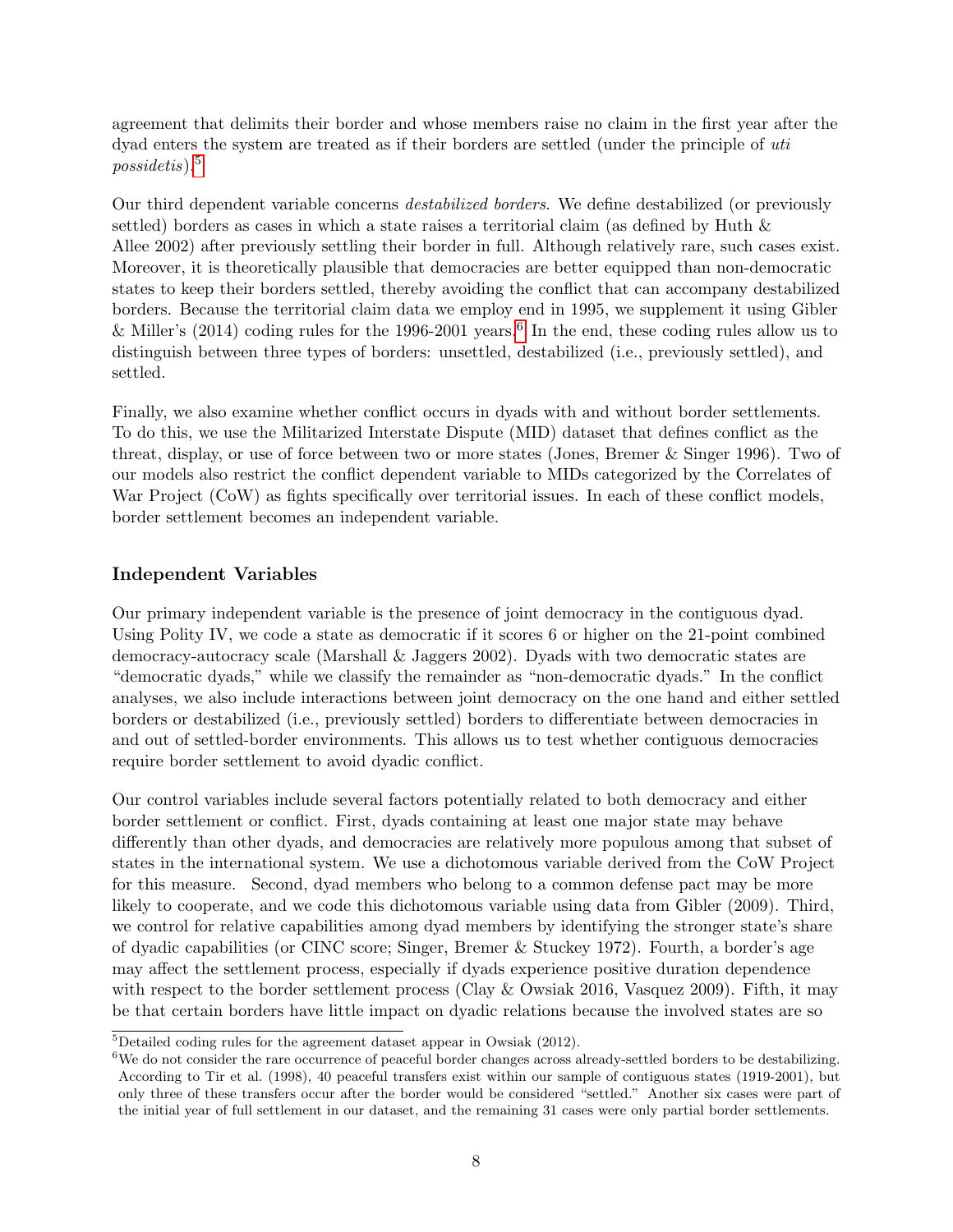remote from the population centers of one another. We therefore control for the logged distance between the capital cities of dyad members.[7](#page-0-0) Sixth, in our border settlement models, we control for the existence of an active territorial claim in the prior dyad-year under observation. Democracies are less likely to have such claims, and when present, these claims can complicate settlement—relative to dyads working to settle borders for which no active claims exist.<sup>[8](#page-0-0)</sup> Finally, we control for autocratization in the dyad within our destabilized border models—to determine whether autocratic movements might be related to the destabilization that occurs. This dichotomous variable tracks whether one or more members of the dyad changed from being democratic ( $> 5+$  on the Polity scale) to non-democratic ( $< 6+$  on the Polity scale) during the previous year (Marshall & Jaggers 2002). An alternative, temporally less stringent version of this variable also uses a five year window to check the sensitivity of any results.

To test our propositions, we rely on a series of Cox proportional hazard models and constrain the sample appropriately to cases that have a chance of experiencing each particular dependent variable. We use the Cox model because it allows us to avoid making any a priori assumptions about the distributional form of the underlying duration time (Box-Steffensmeier & Jones 2004).

#### Summary Statistics

Before turning to our analyses of how democracy and border types interact, we first present a summary of the bivariate distribution of these variables in Table [1.](#page-9-0) Immediately noticeable, most borders since the First World War have been settled at one point in time, and the vast majority of those settlements persist. A total of 11,027 dyad-years (out of 12,914) contain borders that were settled, and only  $8\%$  (n=915) of these cases subsequently destabilized after settlement occurred. In contrast, only fourteen percent of our dyad-year observations in our dataset contain unsettled borders (n=1,887).

<span id="page-9-0"></span>

|                                   | Mixed and      |            |            | Jointly   |        |
|-----------------------------------|----------------|------------|------------|-----------|--------|
| Border type                       | Non-democratic |            | democratic |           | Total  |
| Unsettled                         | 1,721          | (1,580.9)  | 166        | (306.1)   | 1,887  |
| Destabilized (previously settled) | 758            | (766.6)    | 157        | (148.4)   | 915    |
| Settled                           | 8.340          | (8, 471.6) | 1.772      | (1,640.4) | 10,112 |
| Total                             | 10,819         |            | 2,095      | 12,914    |        |

(Actual cell counts with expected counts in parentheses.)

The data also underscore the rarity of joint democracy among the unsettled-border cases. There are only 166 dyad-years in which joint democracies have unsettled borders, and an analysis of the cases underlying these dyad-years suggest that they are dominated by a few dyads. The United Kingdom and Ireland, for example, account for 47% of these observations (78 dyad-years), with the Turkey-Cyprus and India-Bangladesh dyads responsible for another 11% (19 dyad-years) and 8% (13 dyad-years) of these observations respectively. Indeed, the expected counts in Table [1](#page-9-0) indicate that joint democracy is under-represented among unsettled-border dyad-years and over-represented among settled-border dyad-years. These data establish well that there exists at least a correlation between regime type and settled borders (see also Owsiak 2012), and this suggests border settlement is at least an intervening variable in the overall democracy-peace relationship. We investigate this further in the next section.

<sup>7</sup>These data come from Kristian Gleditsch, available online at <http://privatewww.essex.ac.uk/~ksg/data-5.html>. <sup>8</sup>These cases are theoretically possible. See (Owsiak, Cuttner & Buck 2016).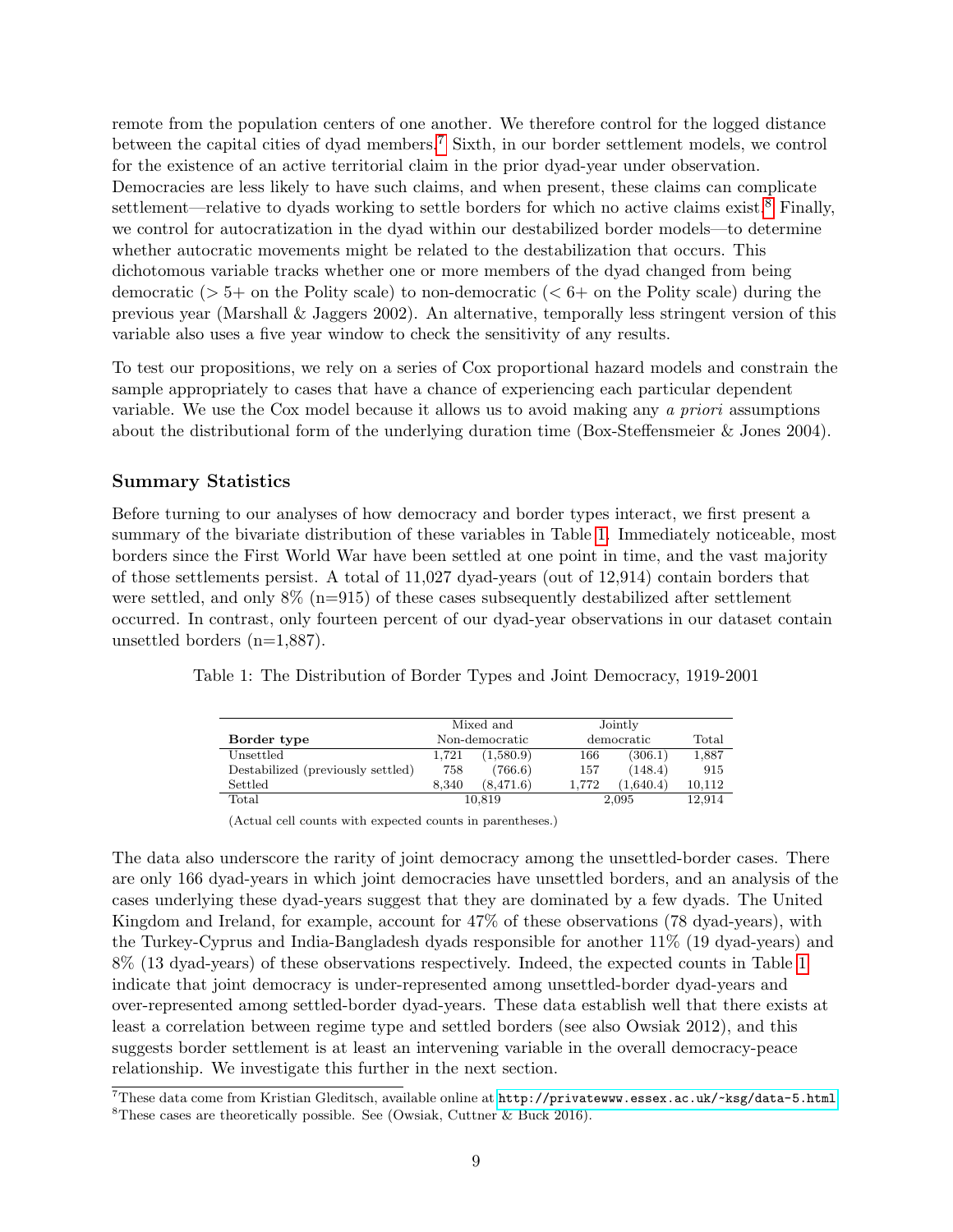# Democracy, Border Settlements, and Militarized Conflict

Our first set of analyses examines the effects of joint democracy on both the proclivity of contiguous dyads to settle their borders and the likelihood that a full settlement will breakdown in future years. These results appear in Table [2.](#page-11-0) Throughout the table, we employ Cox proportional hazard models, allowing for multiple failures within cases but no changed hazard rate across those failures.<sup>[9](#page-0-0)</sup> We report the coefficients from the estimates and cluster the errors on each dyad.

The first column of estimates presents the effect of each variable on the likelihood of signing any border delimitation agreement, and the second column uses full border settlement as the dependent variable. Because dyads must have borders to settle, this model—as well as the second—includes only those contiguous dyads that have not fully settled their borders through agreement.<sup>[10](#page-0-0)</sup> Within over 2,800 contiguous dyad-years, there is only one statistically significant predictor of signing a border agreement in either model: the presence of a territorial claim reduces the likelihood that a dyad reaches a full settlement. Cumulatively, this echoes previous research, which finds that common conflict variables cannot predict peaceful territorial transfers well (Gibler  $&$  Tir 2010).

These null results are important for two related reasons. First, because we use common correlates of conflict as predictors in these models, the lack of any statistical relationships confirms that border agreements are not endogenous to conflict processes. Moreover, this remains true for factors that convention suggests are peace-inducing—namely, the presence of joint democracy in the dyad. Neither any partial border agreement in the dyad nor full border settlement, which itself often results from a cumulative process of partial agreements (Owsiak, Cuttner & Buck 2016), can be predicted by the presence of two democracies prior to settlement. This makes sense, of course, considering our discussion of the unsettled, jointly democratic borders in the previous section. Few such cases exist, the dominant case (the United Kingdom-Ireland) required 78 years to settle their border, and remaining cases often revert quickly back to non-democracies or have yet to achieve border settlement.

The relative dearth of unsettled border dyad-year observations in the first two models stands out, especially when compared to the samples with settled border dyad-year observations that are analyzed in the remainder of the table. Although this might appear to result from the time period under investigation—post-1919, or when democratic dyads become prevalent in the international system—time period alone cannot explain it. Rather, new states often adopted colonially-drawn borders when they entered the post-1919 international system.<sup>[11](#page-0-0)</sup> Many of these states also subsequently adopted democratic regimes as well, which is why the majority of contiguous borders settled before joint democracy spread through the international system. This trend provides indirect evidence that border settlement is a precursor to the observation of democratic dyads more generally (see also, Gibler & Tir 2014, Owsiak 2013). We return to this point below.

Columns three and four next examine moves from fully settled borders to destabilized borders—previously settled borders that subsequently develop Huth & Allee (2002) territorial

<sup>9</sup>Neither allowing hazards to vary after each failure nor analyzing only dyad-years containing an active territorial claim substantively changes the results.

<sup>&</sup>lt;sup>10</sup>A dyad must, therefore, exist for at least one year with unsettled borders to be included in the analysis. Upon settling its borders, a dyad exits the analysis. Dyads occasionally sign border agreements after fully delimiting their borders, but the reporting on these agreements is often inconsistent (see Owsiak, Cuttner & Buck 2016).

 $11$ Because these dyads adopt colonially drawn borders at independence, they never exist with unsettled borders and are therefore excluded from the agreement-making analyses.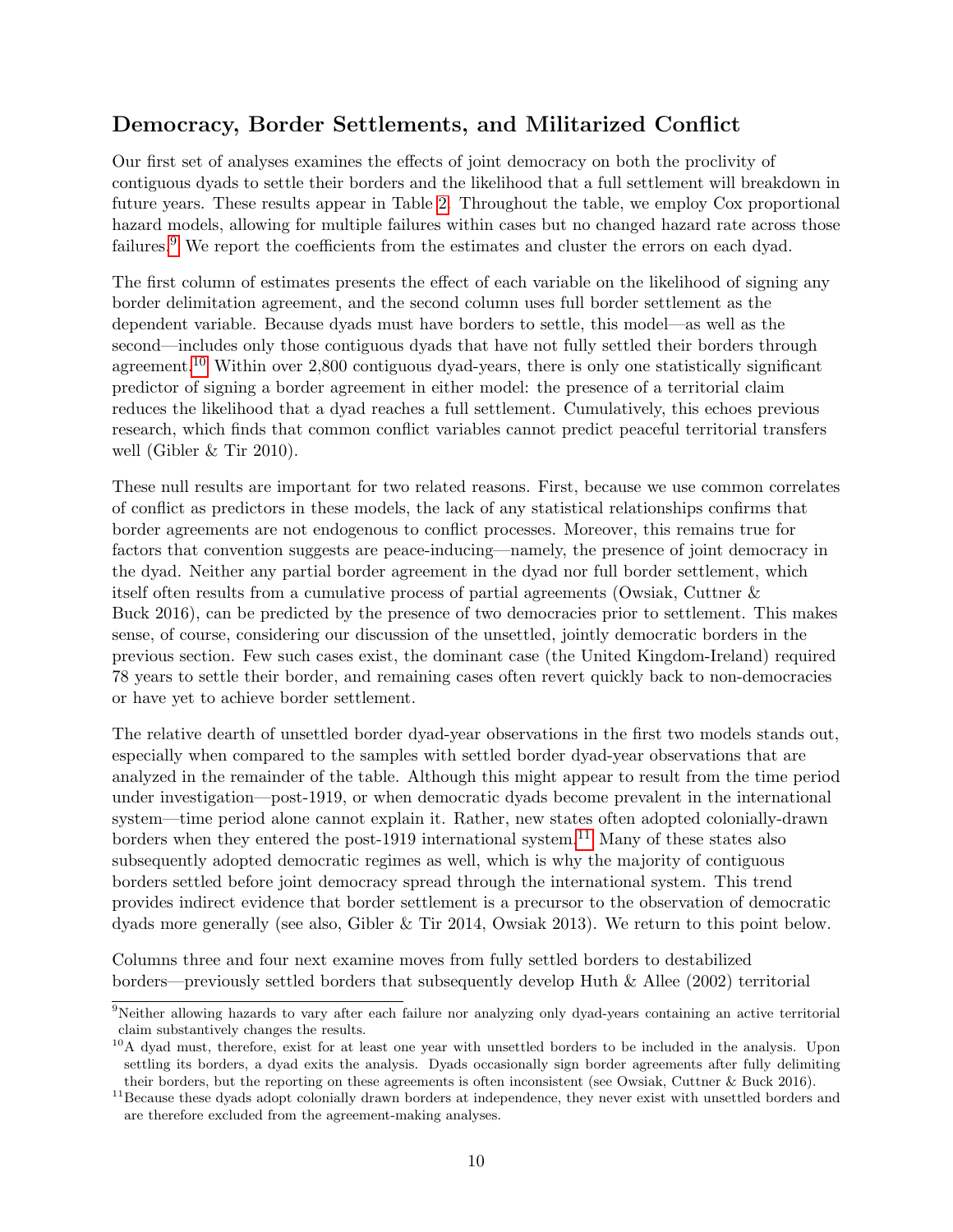| DV:                                                                         | Border Agreement                 |             | <b>Destabilized Border</b> |            |  |
|-----------------------------------------------------------------------------|----------------------------------|-------------|----------------------------|------------|--|
| <i>Independent Variables</i>                                                | Full Settlement<br>Any Agreement |             | Huth & Allee dispute       |            |  |
| One or more majors involved                                                 | $-0.043$                         | 0.247       | $0.961**$                  | $0.915**$  |  |
|                                                                             | (0.409)                          | (0.433)     | (0.395)                    | (0.400)    |  |
| Defense pact                                                                | $-0.375$                         | 0.127       | $-1.376**$                 | $-1.354**$ |  |
|                                                                             | (0.327)                          | (0.326)     | (0.542)                    | (0.548)    |  |
| Stronger state's capability                                                 | $-0.552$                         | $-0.536$    | $-2.149**$                 | $-2.161**$ |  |
|                                                                             | (0.775)                          | (0.754)     | (0.959)                    | (0.957)    |  |
| Border age                                                                  | 0.006                            | $-0.007$    | $0.014***$                 | $0.013***$ |  |
|                                                                             | (0.005)                          | (0.005)     | (0.004)                    | (0.004)    |  |
| Distance between capitals (logged)                                          | $-0.078$                         | $-0.179$    | 0.039                      | 0.059      |  |
|                                                                             | (0.152)                          | (0.140)     | (0.160)                    | (0.168)    |  |
| Joint democracy                                                             | $-0.498$                         | $-0.368$    | $-0.324$                   | $-0.220$   |  |
|                                                                             | (0.531)                          | (0.591)     | (0.394)                    | (0.400)    |  |
| Huth and Allee dispute (lagged)                                             | 0.086                            | $-0.803***$ |                            |            |  |
|                                                                             | (0.369)                          | (0.310)     |                            |            |  |
| Autocratization in the dyad                                                 |                                  |             | $-37.302***$               |            |  |
|                                                                             |                                  |             | (0.383)                    |            |  |
| Autocratization in the dyad                                                 |                                  |             |                            | 0.267      |  |
| (past 5 years)                                                              |                                  |             |                            | (0.389)    |  |
| Observations                                                                | 2,846                            | 2,846       | 10,133                     | 10,133     |  |
| Correspondent coefficients displayed with ennoye eluctored on dradio harder |                                  |             |                            |            |  |

<span id="page-11-0"></span>Table 2: The Effects of Joint Democracy on Border Settlement and Maintenance, 1919-2001

Cox regression coefficients displayed, with errors clustered on dyadic border. ∗p < 0.10, ∗ ∗ p < 0.05, ∗ ∗ ∗p < 0.01

disputes—to determine whether jointly democratic dyads are better than non-democratic dyads at preserving border settlements. We find no evidence for this position. The move from fully settled to destabilized borders is a rare event, but its occurrence is associated with increased levels of several commonly-used predictors of conflict. The presence of a major state, as well as older borders, increase the likelihood of these disputes over time, while defense pacts and dyads with a more asymmetric power distribution face significantly fewer destabilized borders. Joint democracy and capital-to-capital distance, though, exert no statistically significant effect on border destabilization.

When combined with the first two models, our findings suggest that border agreements—whether partial or full—may occur idiosyncratically, but the maintenance of fully settled borders rests on several factors associated with conflict. Nevertheless, the overall impact of these variables on destabilization is quite small, even when combined. For example, the substantive effect of all four statistically significant variables, set to the values most likely to cause a destabilized border in the model—a major state, no defense pact, parity (i.e., CINC ratio of 0.55 or lower), and borders 50+ years old—produce an approximately 18% increase in the probability of border destablization over the average contiguous dyad. Of course, only 10 dyad-years match these conditions, and they are all in the Russia-China dyad—a border that has never been fully settled. The substantive effect on most settled borders will therefore be lower.

The destabilized border models in Table [2](#page-11-0) also reveal noteworthy effects for periods during which one or both states move away from democracy (i.e., autocratization). These, too, are relatively rare events among settled-border states, with a rate of autocratization that is half that of dyads without settled borders (1.82% for unsettled-border dyads and 0.85% for settled-border dyads). Indeed, we find no cases in which destabilization occurs during a move toward autocracy, suggesting that such movements are associated strongly with stable borders instead. To check the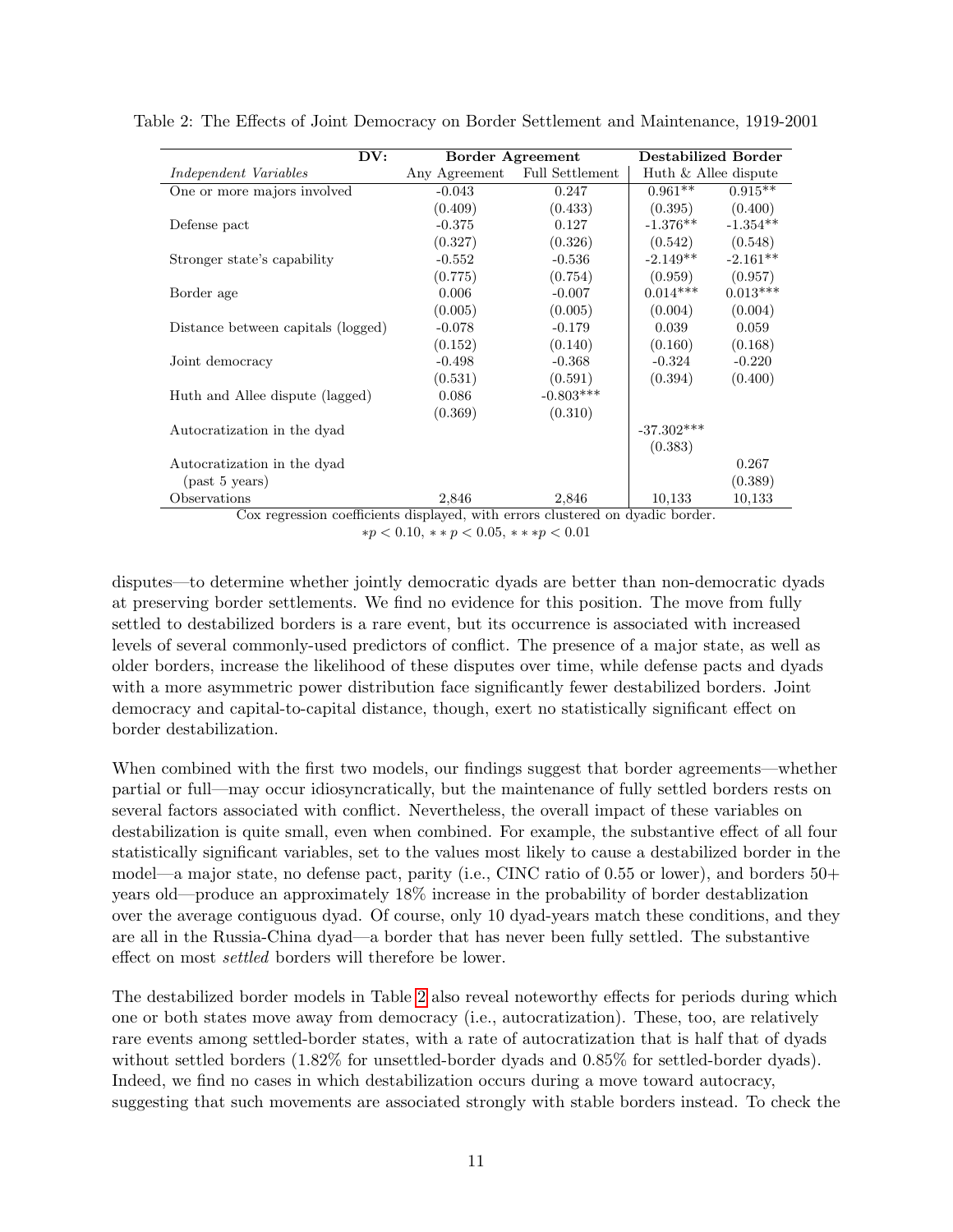robustness of this finding, the fourth column of Table [2](#page-11-0) uses a variable to track whether autocratization occurred during the previous five years in the dyad—as opposed to the last year alone. That variable fails to achieve statistical significance in our reported model, as well as any robustness models we estimated.

We believe these results suggest that moves away from democracy produce a focus on domestic policy within the initial year, thereby significantly reducing the likelihood of border destabilization. This domestic focus, however, wears off quickly (i.e., within five years) and returns the dyad to average levels of conflict-proneness. Because these cases also occur among dyads with borders that remain settled, autocratization itself is unlikely to be related to foreign policy decisions about border destabilization. Nevertheless, the rareness of autocratization among settled-border dyads, as well as the null effects of regime changes on whether those borders remain settled, imply support for the territorial peace arguments. This evidence, for example, is consistent with the claim that settled borders increase state decentralization and the removal of territorial issues from state foreign policy agendas. It also suggests that democracies may not be better-equipped to keep contentious issues off their foreign policy agenda—for democratic dyads are no more likely than non-democratic dyads to prevent border destabilization.<sup>[12](#page-0-0)</sup>

| DV:                                                                            | <b>Militarized Dispute</b> |             |             |             |  |
|--------------------------------------------------------------------------------|----------------------------|-------------|-------------|-------------|--|
| <i>Independent Variables</i>                                                   | Any MID                    | Any MID     | Territorial | Territorial |  |
| Joint democracy                                                                | $-0.897***$                | $-0.647$    | $-0.620$    | $-0.829$    |  |
|                                                                                | (0.288)                    | (0.692)     | (0.406)     | (0.629)     |  |
| Previously settled border                                                      | 0.001                      | 0.006       | $-0.095$    | $-0.045$    |  |
|                                                                                | (0.236)                    | (0.236)     | (0.404)     | (0.405)     |  |
| Settled border                                                                 | $-1.289***$                | $-1.263***$ | $-2.751***$ | $-2.855***$ |  |
|                                                                                | (0.186)                    | (0.185)     | (0.288)     | (0.286)     |  |
| One or more majors involved                                                    | 0.229                      | 0.215       | $-0.251$    | $-0.224$    |  |
|                                                                                | (0.229)                    | (0.229)     | (0.450)     | (0.450)     |  |
| Defense pact                                                                   | $-0.481***$                | $-0.480***$ | $-0.115$    | $-0.093$    |  |
|                                                                                | (0.163)                    | (0.165)     | (0.259)     | (0.257)     |  |
| Stronger state's capability                                                    | $-0.925*$                  | $-0.950*$   | $-0.769$    | $-0.766$    |  |
|                                                                                | (0.498)                    | (0.491)     | (0.703)     | (0.700)     |  |
| Distance between capitals (logged)                                             | $-0.212**$                 | $-0.211**$  | $-0.167$    | $-0.174$    |  |
|                                                                                | (0.083)                    | (0.083)     | (0.145)     | (0.147)     |  |
| Border age                                                                     | $-0.003$                   | $-0.003$    | 0.002       | 0.001       |  |
|                                                                                | (0.003)                    | (0.003)     | (0.006)     | (0.006)     |  |
| Interaction: joint democracy X                                                 |                            | $-0.180$    |             | $-0.340$    |  |
| Previously settled border                                                      |                            | (0.834)     |             | (0.913)     |  |
| Interaction: joint democracy X                                                 |                            | $-0.382$    |             | 0.838       |  |
| Settled border                                                                 |                            | (0.753)     |             | (0.798)     |  |
| Observations                                                                   | 12,858                     | 12,858      | 12,858      | 12,858      |  |
| Cox regression coefficients displayed, with errors clustered on dyadic border. |                            |             |             |             |  |

<span id="page-12-0"></span>Table 3: The Effects of Joint Democracy and Border Settlement and Conflict, 1919-2001

 $*p < 0.10, **p < 0.05, ***p < 0.01$ 

Do border settlements matter for peaceful interstate relations? In Table [3,](#page-12-0) we present analyses of the full sample of contiguous dyads between 1919 and 2001 and use interaction terms with joint

 $12$ These results differ somewhat from previous analyses of these types of territorial disputes (Mattes 2008). This is likely due to operationalization decisions. Mattes codes autocratization as dispute cases that began between democracies who then experience a subsequent regime change during the course of the dispute. In contrast, although Huth & Allee (2002) claims sometimes persist for long periods of time, we focus on the first five years of regime change. Mattes (2008) also does not differentiate among unsettled, destabilized (i.e., previously settled), and settled borders.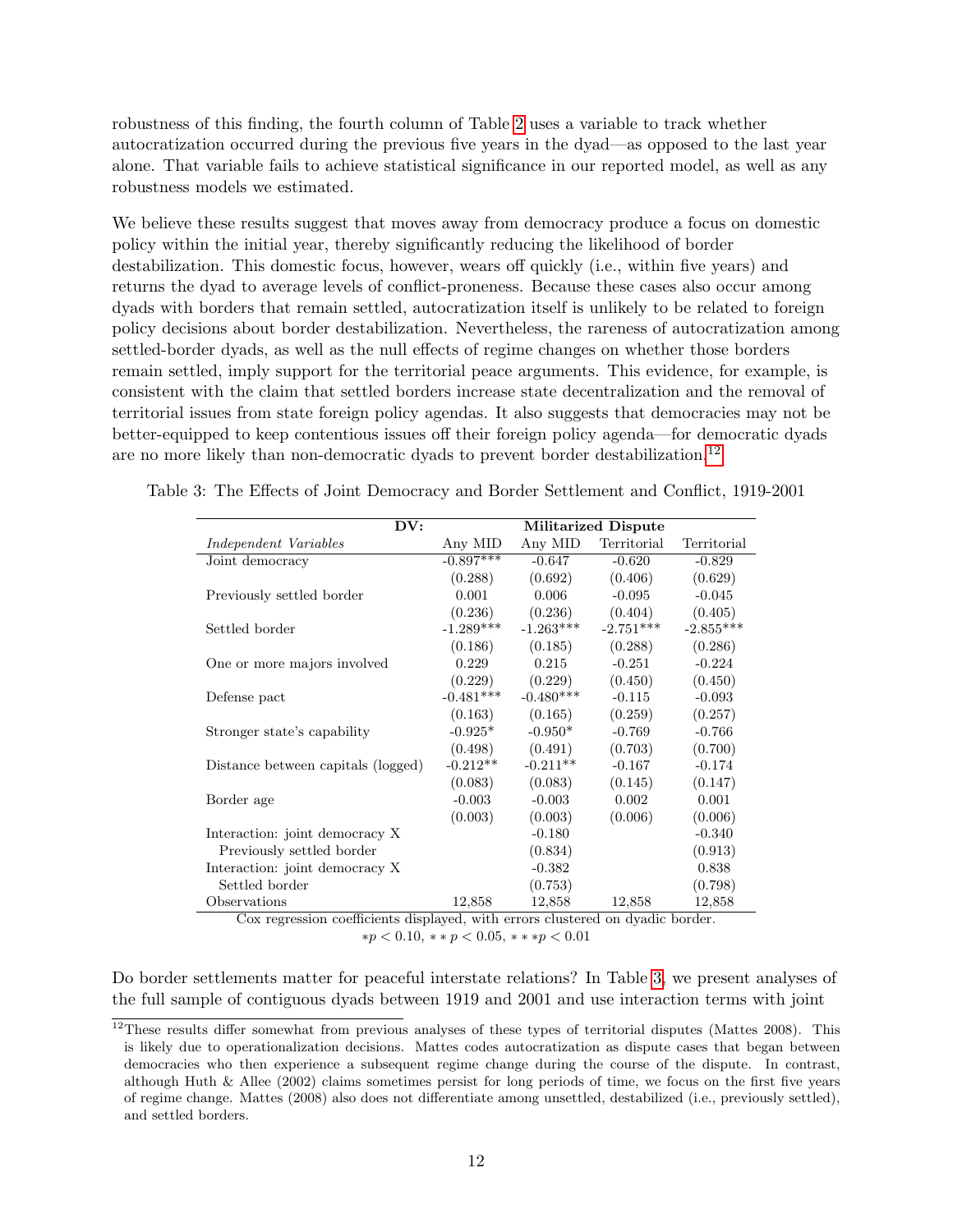democracy to differentiate regime effects among unsettled borders, settled borders, and destabilized borders (i.e., the previously settled borders—cases that had reached full agreement but then subsequently experienced a Huth and Allee territorial disputes). The first two conflict models—columns one and two—use the onset of any militarized interstate dispute (MID) as the dependent variable. Four variables perform consistently across these models. First, the presence of a defense pact and more asymmetric relative capabilities significantly decrease the likelihood of a MID—by about 40% and 65% respectively, for each variable in both models. Second, distance between capitals exerts a much smaller effect, with the closest capitals having a 10% greater likelihood of conflict than the most distant capitals. Finally, and most pertinent to our study, the presence of a settled border also significantly decreases the likelihood of a MID. It also demonstrates the strongest substantive effect in these models, reducing the likelihood of any MID by about 90%. That high substantive effect only diminishes slightly with the addition of the interaction terms in the second model.

The results for joint democracy are mixed when predicting any conflict. The coefficients associated with this variable are always negatively signed. Yet, joint democracy is statistically significant only in the first conflict model (column one). Including the interaction of joint democracy with settled borders eliminates the relationship (column two)—a finding we confirmed by graphing the marginal effect of joint democracy on settled borders.

The second model is preferable for both empirical and theoretical reasons. First, it performs empirically better than the first model—differentiating best between dispute onset and peace. We reach this conclusion by examining the predicted probabilities of both models and comparing their correct and incorrect predictions of conflict/peace using various cut-points in the predicted probability to determine when the model thinks conflict onset should occur. The first model assumes an unconditional relationship of democracy in the sample and correctly predicts substantially fewer cases in the data. For example, if we assume a cut-point of 20% to predict a dispute in each model—which is approximately two-thirds the range of all predictions in both models—then the model with unconditional effects for democracy correctly predicts 100 fewer cases. The differences are even greater when predicting peace in a given dyad-year, with the unconditional democracy model again performing less well. A likelihood ratio test of the two models confirms the poorer fit for the unconditional democracy model, revealing a statistically significant difference between both estimations.

Moreover, the second model matches the state of the literature better as well. Several studies, for example, suggest that the absence of territorial threat decreases the likelihood of conflict in a dyad and is necessary for observing a dyadic democratic peace (Gibler & Tir 2010, Gibler & Tir 2014). Owsiak (2013), too, demonstrates that settled borders are important for developing democracy—a point that is confirmed by examinations of our data: joint democracy is much more likely after border settlement. Finally, many democratic peace theorists assume at least a reciprocal relationship between peace and democracy (see, for example, Russett & Oneal 2001), suggesting that the former might lead to the latter (at least in part). Regardless, our large-N results preclude us from dismissing the possibility that democracy has a small added effect that reduces general conflict in contiguous dyads. This, however, would be separate from the settled-border peace we identify, and columns three and four of Table [3](#page-12-0) suggest such an effect would not extend to the most dangerous state-to-state issues.

Most democratic peace arguments assume a uniform, peaceful effect across all issue types. <sup>[13](#page-0-0)</sup>.

 $\overline{^{13}$  For an exception, see Bueno de Mesquita et al. (2003), which we discussed earlier.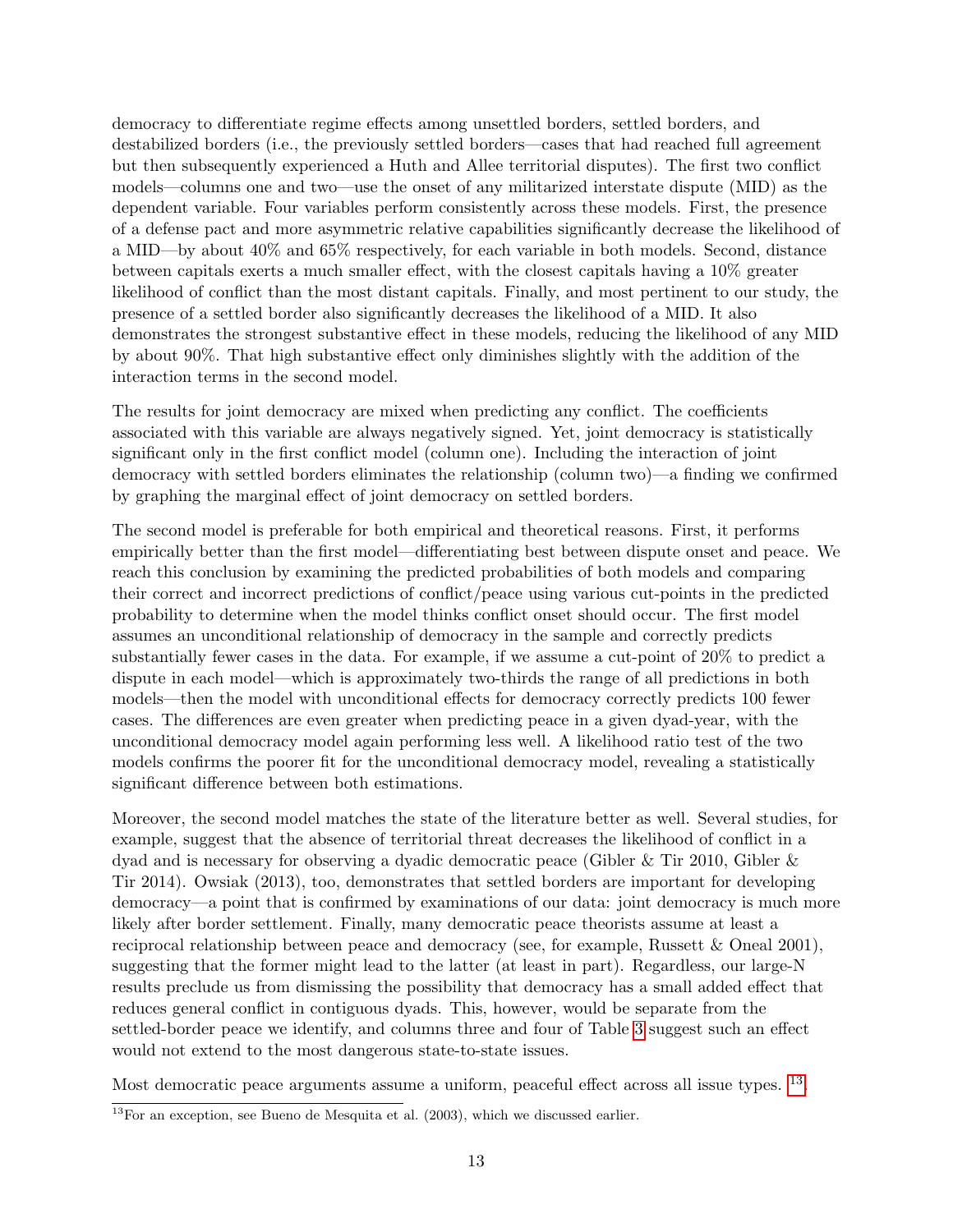Issue-based arguments, however, propose that a selection effect exists: democracies do not fight because they have settled borders and therefore rarely fight over territory—the most dangerous of interstate issues. We analyze the discrepancy in these predictions in columns three and four of Table [3,](#page-12-0) with estimates of whether the dyad experiences a militarized interstate dispute that specifically concerns territory. Only settled borders predict these cases, and their effect is pacifying as the territorial peace argument predicts. More specifically, settled borders reduce the likelihood of territorial MIDs in contiguous dyads by approximately 180%, and this is true whether joint democracy is included in the model separately or with interactive effects (a point we confirmed by analyzing the marginal effects of each interaction and base component). Because we study only contiguous dyads, contiguity itself is removed as a predictor, and no other variable—not even joint democracy—explains the actual issue content of the disputes in these dyads well. In other words, it does not appear that joint democracies are better able to prevent their territorial disagreements from turning violent.

Overall, our large-N findings suggest that commonly-used conflict variables do not predict the dyad-years in which states either sign partial border agreements or reach full border settlement. Moreover, once borders are settled, they rarely destabilize; territorial claims, in other words, generally do not develop between dyad members who have settled their borders. When destabilization occurs, it is also only weakly related to increased levels of the structural predictors of conflict. Finally, joint democracy is an inconsistent predictor of border settlement (either partial or full), border destabilization, and conflict across our models. Only settled borders consistently predicts pairs of states at peace. We examine the cases that produce these results in the next section.

### Are democratic states more likely to settle their borders?

The results we present in Table [2](#page-11-0) demonstrate that there is no systematic evidence since 1919 that pairs of democracies are more likely to settle their borders than other types of dyads. Nonetheless, we also looked for evidence in our sample that could provide at least a modicum of justification for the joint-democracy-to-settlement argument—at least in the few cases with the proper temporal sequence of joint democracy, followed by settlement. Even in these cases, though, any connection between democracy and settlement remains weak. For example, there are only four cases in which the first border agreement in the dyad was signed at a time when both states were democratic: Germany with Czechoslovakia (1919), Denmark (1919), and Poland (1919), and the Czech Republic with Slovakia (1994). The Germany-neighbor agreements were mandated by the Versailles Treaty after World War I. These agreements cannot properly be described as cases of democracy spurring settlement, as third parties (not all democratic) mandated the agreements and Germany did not even take part in the negotiations that stripped their territory of thousands of square miles and millions of people.

The fourth case—the 1994 agreement between the Czechs and Slovaks—describes a rather unique event involving the dissolution of Czechoslovakia following the breakup of the Soviet Union and its Warsaw Pact. The settlement process was not two regimes negotiating. Instead, the agreement process started within Czechoslovakia prior to the breakup and was cemented by state leaders following dissolution, including a small border adjustment a few years after. When added to the World War I Germany cases, these agreements provide little evidence that joint democracy causes the first border agreement in contiguous dyads. Again, these were the only four cases in our entire sample in which joint democracy was *present* in the dyad prior to the first border agreement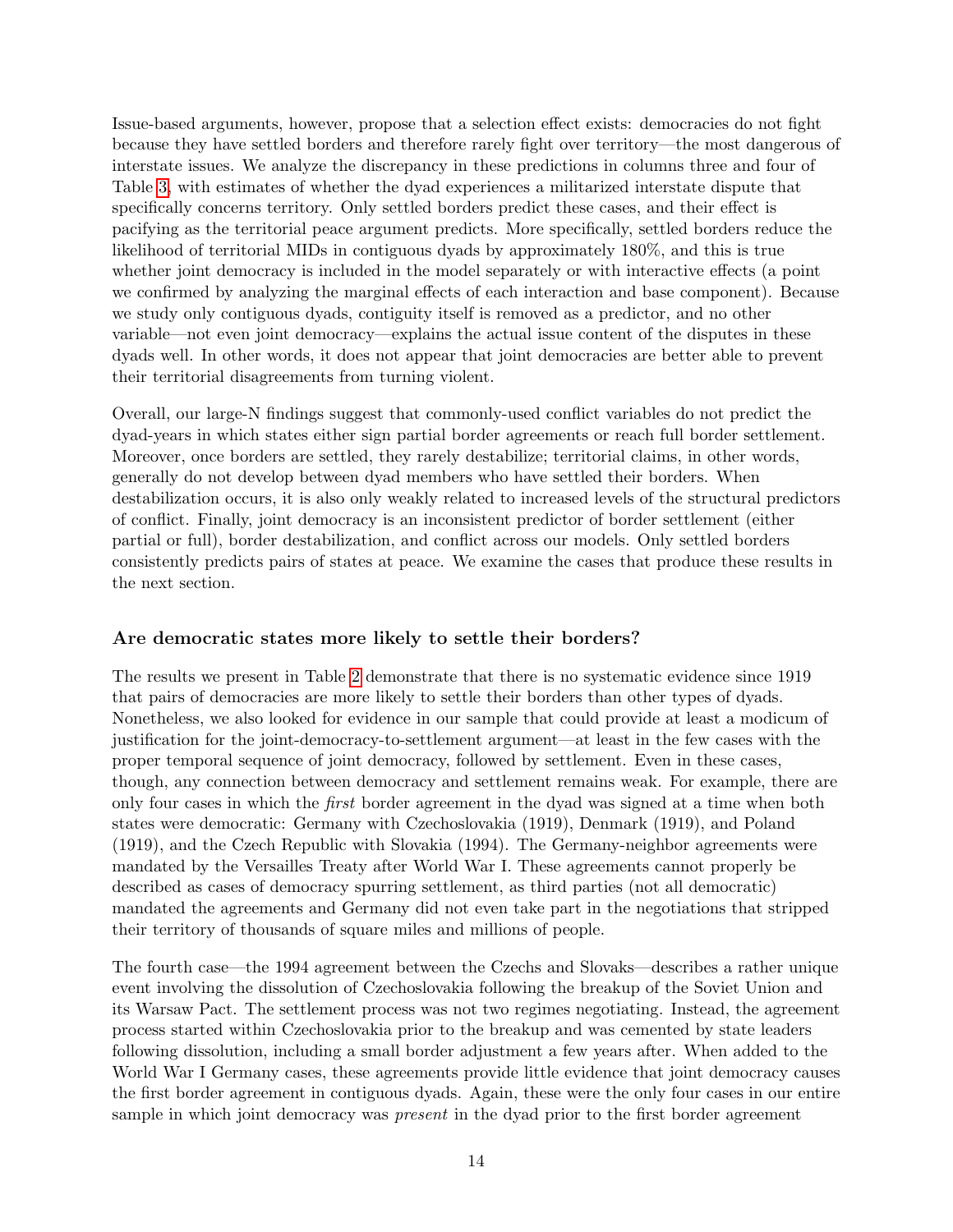between the states—a sample that includes 83 cases of dyads signing such agreements. The paucity of joint democracy and the politics surrounding these few cases of initial border agreement suggests no relationship between regime type and the first border agreement contiguous dyads sign.

Nonetheless, it could still be the case that joint democracy exerts an effect on border settlement after a contiguous dyad signs its initial border agreement. Our sample includes 79 contiguous dyads that reach full border settlement during the period 1919-2001, and once again, we find very little support for the proposed pacifying effects of joint democracy. Of the 79 dyads, 12 were jointly democratic prior to completely settling their borders. These cases appear in Table [4.](#page-15-0)

<span id="page-15-0"></span>

| State A              | State B              | Year | Years<br>Democratic | Border<br>Age                          | Notes on Settlement                                                                                                |
|----------------------|----------------------|------|---------------------|----------------------------------------|--------------------------------------------------------------------------------------------------------------------|
| 255 - Germany        | 390 - Denmark        | 1920 |                     | 52                                     | Post-WWI, treaty-mandated settlement                                                                               |
| 255 - Germany        | 315 - Czechoslovakia | 1920 |                     | 3                                      | Post-WWI, treaty-mandated settlement                                                                               |
| $305$ - Austria      | 315 - Czechoslovakia | 1921 |                     |                                        | Post-WWI, treaty-mandated settlement                                                                               |
| $255$ - Germany      | $290$ - $Poland$     | 1922 |                     |                                        | Post-WWI, treaty-mandated settlement                                                                               |
| $290$ - $Poland$     | 315 - Czechoslovakia | 1924 |                     |                                        | Seven-Day War, Spa Conference mandate                                                                              |
| $551$ - Zambia       | 565 - Namibia        | 1991 |                     |                                        | Namibian post-war settlement                                                                                       |
| 565 - Namibia        | 571 - Botswana       | 1991 |                     | $\overline{2}$                         | Namibian post-war settlement                                                                                       |
| 091 - Honduras       | 092 - El Salvador    | 1993 |                     |                                        | ICJ decision, initiated prior to democracies                                                                       |
| 560 - South Africa   | 565 - Namibia        | 1994 |                     | $\begin{array}{c} 95 \\ 5 \end{array}$ |                                                                                                                    |
| 316 - Czech Republic | 317 - Slovakia       | 1995 |                     |                                        |                                                                                                                    |
| $155$ - Chile        | 160 - Argentina      | 1996 | 8                   | 147                                    | Namibian post-war settlement<br>State division, post-Warsaw Pact<br>Most of border settled in 1984, after war loss |
| 200 - United Kingdom | $205$ - Ireland      | 2000 | 78                  | 79                                     |                                                                                                                    |

Table 4: Dyads that were jointly democratic at full border settlement

The majority of the full-settlement cases in Table [4](#page-15-0) were initiated during post-war conferences—either World War I (five cases) or the independence of Namibia in 1990 (three cases). German borders were dictated by the Versailles Treaty, while the Treaty of St. Germain dissolved Austro-Hungary and mandated the creation of Czechoslovakia and several other territories. These agreements were imposed by victorious allies following World War I, and only a few of these victorious states were democracies.

Another settlement followed intense fighting between two democracies and a separate, imposed settlement by the Entente. This was the Seven-Day War between Poland and Czechoslovakia (MID1268), that took place from January 23, 1919 to February 1, 1919. The fighting concerned a piece of territory called Cieszyn Silesia along the Polish-Czech border that both sides claimed after the armistice at the end of World War I. The Czechs had decided that Cieszyn Silesia was rightfully theirs and issued an ultimatum to the Polish side demanding that they move back to an area around the Biala River. The Poles refused, and Czech soldiers crossed into the Polish part of Cieszyn Silesia in an attempt to prevent a Polish election. By January 27, the Czechs occupied the entire piece of territory without resistance. They then continued to gain territory in Poland until January 31, when the Polish army finally stopped the Czech advance and the Entente pressured the Czechs to stop fighting. The Czech army subsequently withdrew to the new Green Line that was established by an international commission agreement signed on February 3, 1919, and the territory of Cieszyn Silesia was permanently divided with an imposed settlement at the Spa Conference in July 1920.<sup>[14](#page-0-0)</sup>

The Namibian cases hardly fit the democracy-to-settlement thesis either. The South African Border War lasted between 1966 and 1989, as Namibians and several other native independence

 $14$ Eight states were represented at the Spa Conference, but only two democracies were included—Britain and France.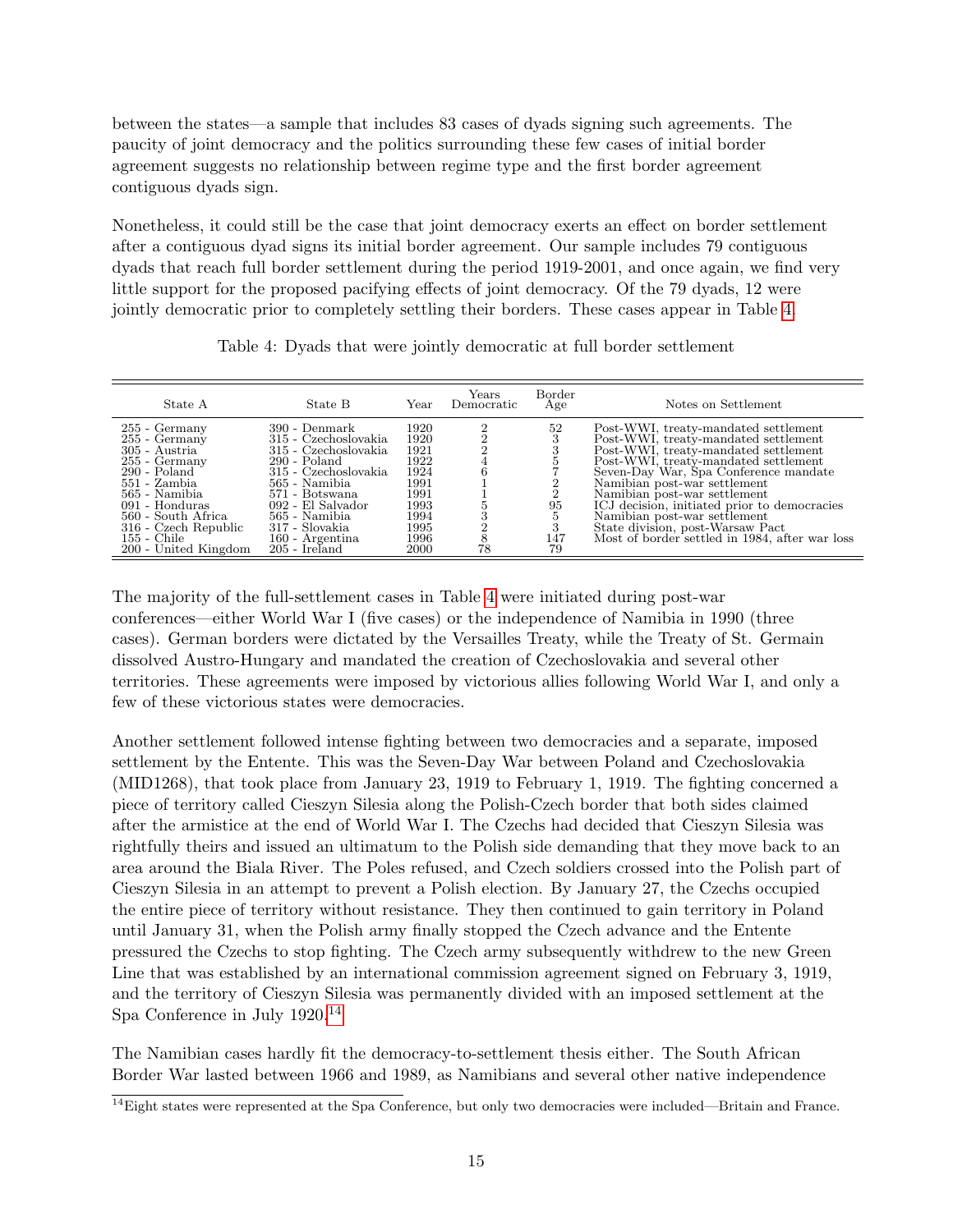movements tried to break away from South Africa. Importantly for our argument, the accords that ended the conflict and affirmed prior colonial boundaries were mediated by the United Nations, the United States, and the Soviet Union, and were agreed upon well before Namibian independence. There is, therefore, no possible link between democracy and border settlement in these particular cases.

Two other agreements also involved mediation that began prior to either side becoming democratic. First, Honduras and El Salvador were not able to resolve their border dispute and appealed to the International Court of Justice (ICJ) for a ruling; this application, however, followed a peace treaty signed in 1980, well before joint democracy appeared in the dyad. Chile and Argentina also requested international arbitration for their border dispute, with Papal mediation beginning in 1979, well before democracy in either state. Following the British rout of Argentina in the Falklands War, a newly democratic Argentina finally accepted Chilean overtures and the outcome of Papal mediation by signing a friendship treaty in Rome in 1984. That agreement largely resolved all border issues, including the Beagle Channel dispute. Settlement of the final stretch of the border came 12 years later with a ruling by the Organization of American States (OAS). All Argentina-Chile settlement efforts began before joint democracy appeared in the dyad, though Argentinian reluctance to settle did coincide with a newly democratic government.

Finally, our analysis uncovers one case in which democracy could plausibly play a role: the United Kingdom and Ireland, who resolved their outstanding dispute in 1998 following many decades of joint democracy. Of course, that lengthy stretch of history with active fighting and no settlement begs the question why joint democracy took so long to have an effect. Regardless, as this listing of cases demonstrates, we find very little systematic evidence for the argument that joint democracy causes, or even precedes, international border settlement. Our examination of the cases instead suggests only one possible border settlement arrived at by sovereign democracies, and that case followed seven decades of fighting.

## Are democratic states less likely to contest their territories without need of border settlement?

The last section considered the effect of joint democracy on formal border agreements, but it could also be the case that democracies do not need formal agreements to foster cooperation. This argument ignores studies such as Dixon (1993) and Dixon (1994) that suggest democracies are often more likely than other states to sign agreements and formally negotiate their disputed issues, which has become well-accepted among much of the democratic peace literature. Nevertheless, it remains theoretically plausible that jointly democratic dyads do not need border settlements to serve as a mediating variable for peace. We consider that possibility here.

First and foremost, the large-N analyses presented in Table [2](#page-11-0) suggest that there are very few cases of joint democracy that do not reach full border settlement. We confirm that in our sample: only five contiguous dyads experienced joint democracy (at any point in their history) but never reached a complete settlement of their border's delimitation. These dyads include Venezuela-Guyana, Cyprus-Turkey, South Africa-Lesotho, India-Pakistan, and India-Bangladesh. Each of these cases contains long-standing border disputes, which could undercut the claim that reduced territorial threat leads to democracy, but the democratizations in these cases are important to examine. Many of these states were former colonies that entered the international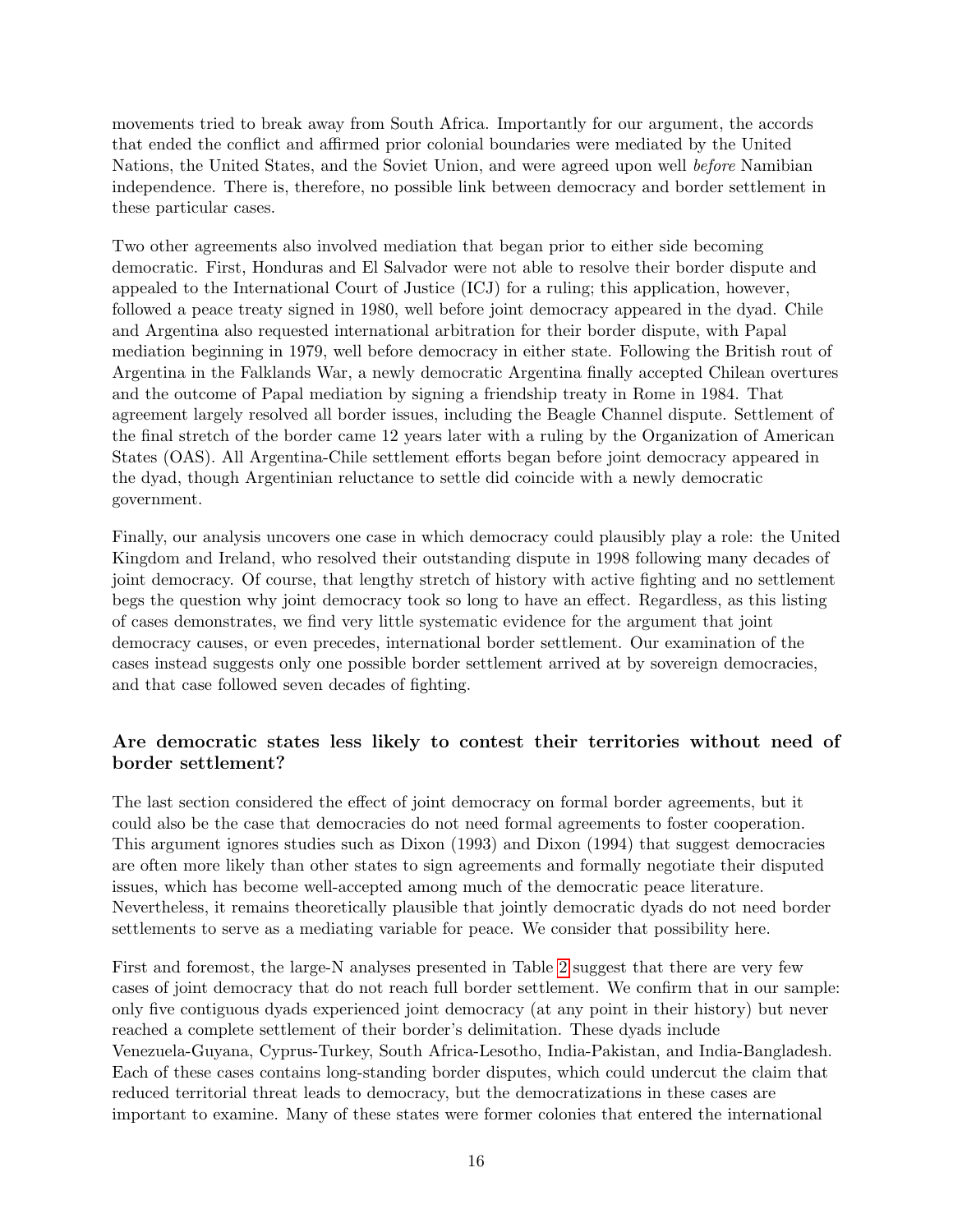system as democracies or were substantially aided in their democratization by outside parties. Regardless, the fact remains that there are only five jointly-democratic dyads without border settlements in a sample that includes 112 joint democracies with complete border settlements. This establishes well that democratic dyads seldom avoid the formal border settlement process.

Comparing the sample of settlement dyads by regime type adds additional evidence to our argument. Full settlements occur prior to almost 77% of the non-joint democracy dyad-year observations in our sample (10,969 of 14,282). However, for joint democracies, the dyad-year rate of full settlement prior to observation is almost 93% (2,047 of 2,213), a difference of means that is statistically significant at  $p < 0.001$ . Moreover, there were a total of only 166 joint democracy dyad-years that did not have a previous border settlement. Of these, 78 (almost half) belonged to the United Kingdom/Ireland dyad. Joint democracy prior to border settlement is, therefore extremely, rare.

## Does joint democracy increase the likelihood that a border, once settled, remains settled?

Once again, we know from the results in Table [2](#page-11-0) that contiguous, joint democracies are not more likely than other dyadic types to maintain the settlement of their borders. Instead, increased threats to the dyad seem to be the only predictors of border breakdowns. However, the large-N results may mask the role of democracy in certain cases, so we investigate the relationship between joint democracy and border breakdown in this section.

Table [5](#page-18-0) lists all cases of border settlement breakdown, which we define as borders that had previously been settled but then developed a Huth  $\&$  Allee (2002) by one or both states in the dyad. Column one of the table lists the dyad, and column two provides the years of the territorial claim, with the years the dyad was jointly democratic in parentheses. We note whether joint democracy was present at claim initiation or settlement in the next two columns, and the fifth column provides notes on how the claim was settled.

Six of the 18 cases in Table [5](#page-18-0) began when the dyad was not a joint democracy, though in half these the claim began just a few years prior, and all but three cases ended while both states were democratic. These data suggest limited support for the possibility of democracy's maintenance of border settlements. However, a look at the resolution methods in these cases—or the lack of resolution of claims—demonstrates that regime type has only modest leverage over claim mediation even in this sample.

Three of the claims did not end during our sample, and each was jointly democratic for much of their histories. Another four cases were settled by joint democracies, but the method of settlement was already prescribed by the Paris Peace Conference that followed World War I, which we described earlier as comprised of both democracies and authoritarian states. The decision rule was often democratic in some sense since plebiscites were the preferred decision rule on disputed territories, but the conference itself was hardly the outgrowth of democratic norms. Instead, local votes were an easy method of distributing small territories that still lingered following the war and were often equivalent to coin flips among negotiators (Goldstein 1991).

Third-party decision making by the International Court of Justice and multi-party talks provide some suggestion that democracies behave differently when confronting these issues, but this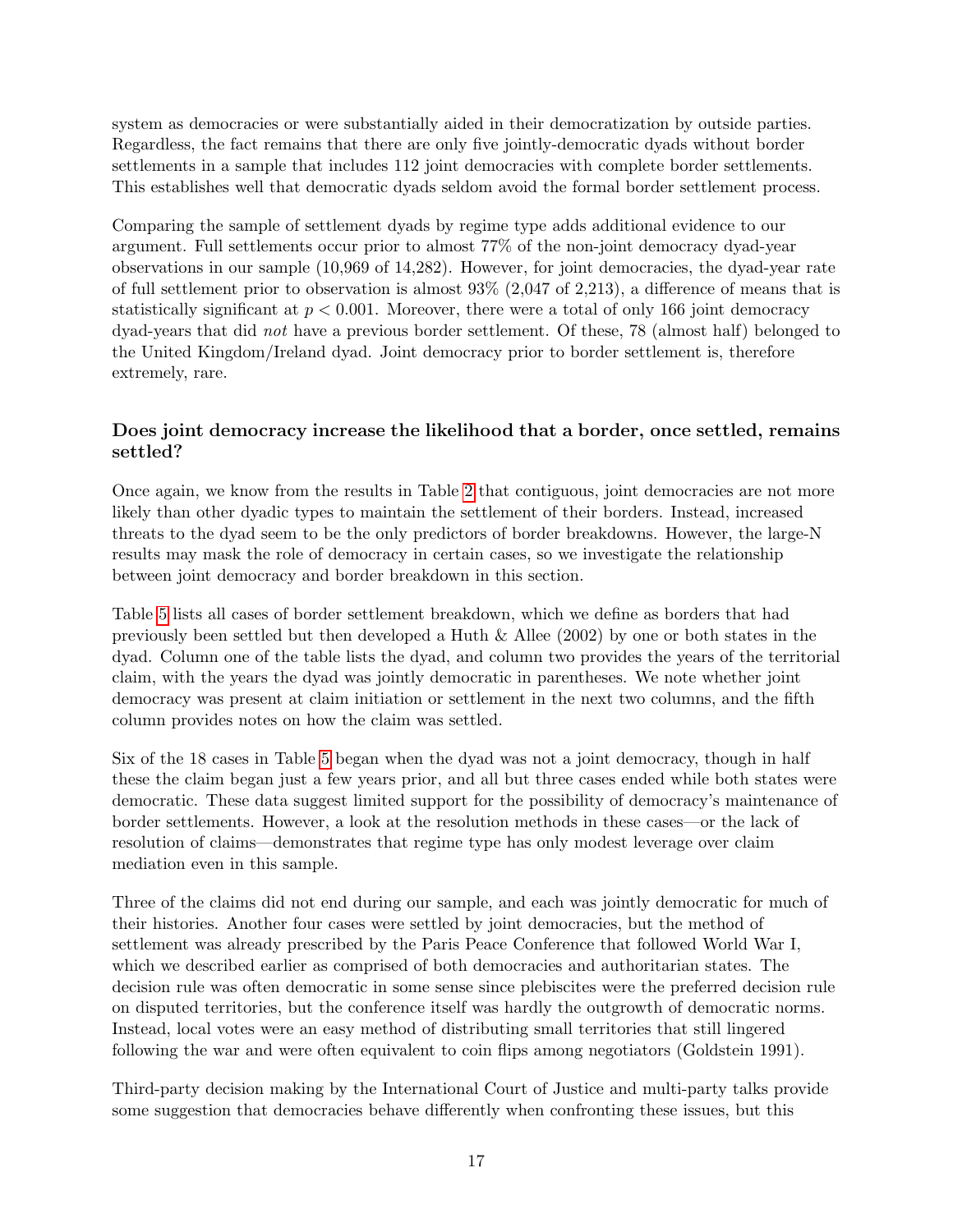<span id="page-18-0"></span>

| Dyad                          | Years (as Joint Democracy)              | Start | Joint Democracy<br>End | <b>Resolution Method</b>              |
|-------------------------------|-----------------------------------------|-------|------------------------|---------------------------------------|
| 2-United States/20-Canada     | $1973-2001$ (entirety)                  | Yes   | Yes                    | Unresolved                            |
| 130-Ecuador/135-Peru          | 1950-1998 (<br>$(1980 - 1998)$          | No    | Yes                    | Bilateral and third-party negotiation |
| $140$ -Brazil/165-Uruguay     | $(1958-1960; 1985-2001)$<br>1919-2001 ( | No    | Yes                    | Unresolved                            |
| 145-Bolivia/155-Chile         | 1919-2001 (1989-2001)                   | No    | Yes                    | Unresolved                            |
| 210-Netherlands/211-Belgium   | 1922-1938; 1945-1959 (entirety)         | Yes   | Yes                    | Third party (ICJ)                     |
| 210-Netherlands/260-W Germany | $1955-1960$ (entirety)                  | Yes   | Yes                    | Occupation, third party               |
| 211-Belgium/255-Germany       | $1919$ (entirety)                       | Yes   | Yes                    | Paris Peace Conference                |
| 211-Belgium/255-Germany       | 1925-1940 (1925-1932)                   | Yes   | No                     | Invasion                              |
| $220$ -France/230-Spain       | 1919-1928 (1919-1922)                   | Yes   | No.                    | Multi-party conference                |
| $220$ -France/255-Germany     | $1919$ (entirety)                       | Yes   | Yes                    | Paris Peace Conference                |
| $220$ -France/255-Germany     | 1922-1936 (1922-1932)                   | Yes   | No                     | Affirmed occupation                   |
| 220-France/260-West Germany   | 1955-1956 (entirety)                    | Yes   | Yes                    | Plebiscite, bilateral negotiation     |
| 255-Germany/290-Poland        | 1922)<br>1919-1922                      | No    | Yes                    | Paris Peace Conference                |
| 255-Germany/390-Denmark       | 1920)<br>1919-1920                      | No    | Yes                    | Paris Peace Conference                |
| 290-Poland/315-Czechoslovakia | 1919-1924 (<br>(1924)                   | Yes   | Yes                    | Paris Peace Conference                |
| 375-Finland/380-Sweden        | 1920-1921<br>$(\text{entiretv})$        | Yes   | Yes                    | Bilateral negotiation                 |
| 560-South Africa/565-Namibia  | 1990-1994<br>1994)                      | No.   | Yes                    | Bilateral negotiation                 |
| 565-Namibia/571-Botswana      | 1992-1995 (entirety)                    | Yes   | Yes                    | Third party (ICJ)                     |

Table 5: Dyads that were jointly democratic during settlement breakdown

conclusion must ignore the near-war between Ecuador and Peru and the outright occupation of several previously German territories by the Netherlands following World War II. Perhaps the strongest support for a democratic peace can be found between Finland and Sweden, but that concerns a conflict and border breakdown that may never have occurred. Biger (1995, 221-222) suggests there never was a dispute in this case and the border was completely settled, without changes, almost 100 years prior and well before democracy in either state.

Overall, we found a total of 18 dyads that had at least one year of joint democracy during a period of border settlement breakdown, which represents 32% of the 57 different dyads experiencing border breakdowns in our sample. The distribution of joint democracy between settled and previously settled cases roughly matches their distribution of all borders that have been settled at one time. There are not relatively fewer joint democracies in this category, as is confirmed by our large-N results. Ultimately, we find little evidence of democratic difference in the ability to maintain settled borders or re-establish settlements once border settlements have broken down.

## Conclusion

At the outset of this work, we asked: why do democratic dyads possess fewer territorial disputes than non-democratic dyads? The common answer from the democratic peace research program is that democracies possess characteristics that encourage conflict management—institutional constraints, electoral accountability, norms, or an advantage when signaling resolve (Bueno de Mesquita et al. 2003, Maoz & Russett 1993, Dixon 1994, Schultz 1999). Regardless of the exact characteristic responsible, the conclusion is that democratic dyads handle their territorial disputes more peacefully – that is, they enjoy a conflict management advantage over non-democratic dyads. A second plausible answer, however, derives from the issue-based approach to international politics (e.g., see Vasquez 2009, Gibler 2012). It argues that contiguous dyads settle their most salient, conflict-prone disputes—those over the delimitation of interstate borders—before becoming democratic. As a result, democratic dyads behave more peacefully because any issues they might dispute possess significantly less salience than those resolved in their non-democratic past. Simply put, the issues facing democratic and non-democratic dyads are substantially different.

From these theoretical arguments, we develop and consider numerous potential theoretical relationships between democracy and border settlement, including that: (1) democratic dyads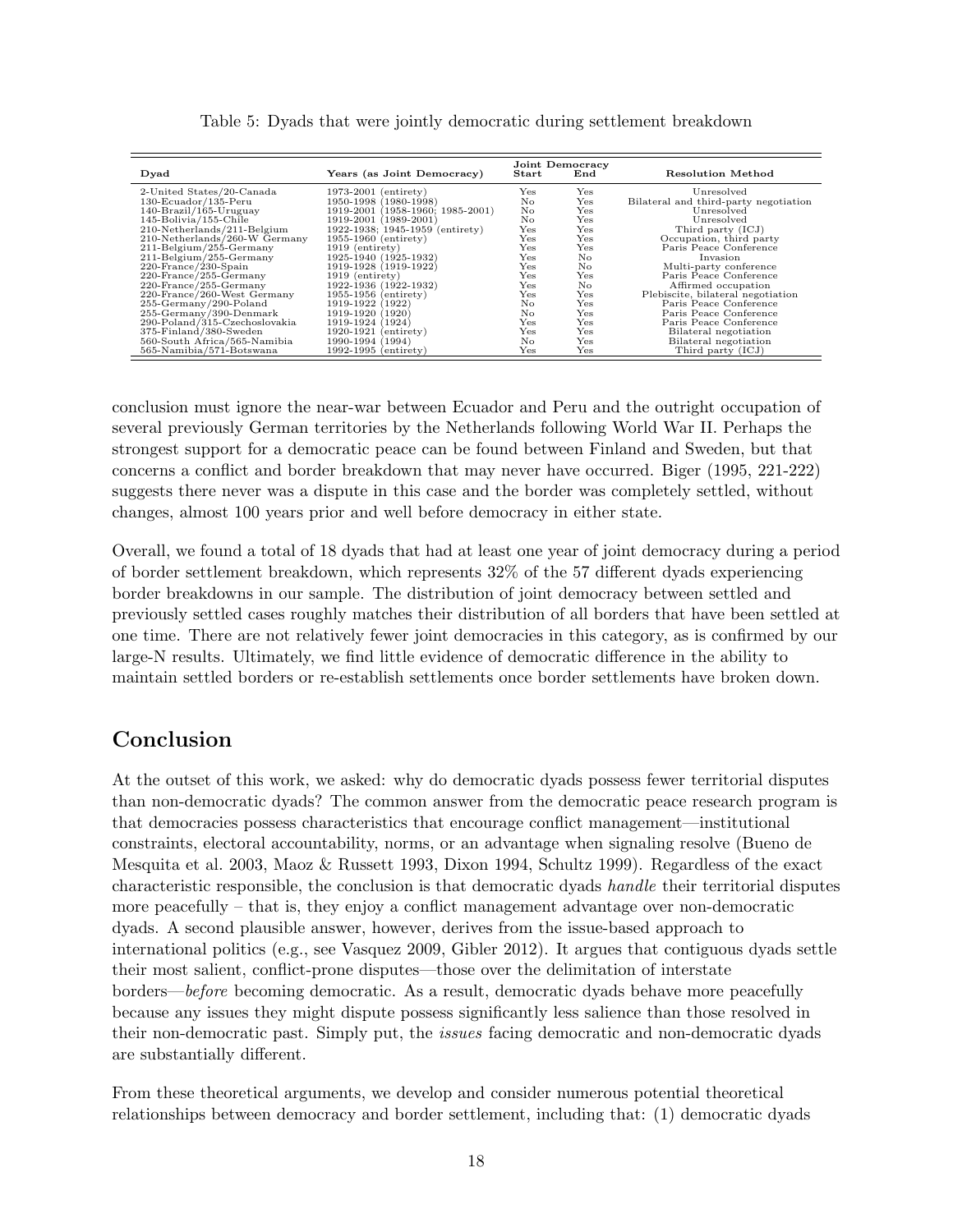enjoy a conflict management advantage during the border settlement process; (2) democratic dyads enjoy a conflict management advantage that sustains border settlement, although these characteristics do not contribute to border settlement directly, and; (3) democratic dyads experience a peace independent of border settlement. Our subsequent evaluation of these arguments uncovers no evidence that democracies enjoy a conflict management advantage with respect to border settlement. Very few dyads are democratic when they begin or conclude the border settlement process, thereby logically precluding the possibility that such an advantage exists. Moreover, when we qualitatively examine the few democratic dyads that work toward border settlement, we find that democratic characteristics and processes played no role in introducing border settlement into these dyads. In addition, democratic dyads are neither better than other dyads at maintaining settled borders nor more peaceful than other dyads after border settlement occurs. Thus, although our analysis repeatedly shows that border settlement fosters peace in contiguous dyads, it also leads us to conclude that democratic characteristics do not contribute to, sustain, or foster peace independent of or in conjunction with border settlement.

Despite the strength of evidence behind our conclusion, we do not intend this work to provide the final answer regarding these relationships. Future work might build upon our study in two noteworthy ways. First, our models indicate that scholars do not understand the border settlement process well. Theoretical arguments, for example, link democratic dyads with conflict management via numerous mechanisms; yet it is *non-democratic* dyads that overwhelmingly start and complete border settlement. Moreover, the variables common to conflict models poorly predict when border settlement or border destabilization occurs, suggesting that the cooperative behavior that underlies border settlement and the conflict behavior scholars typically study are not two sides of the same coin. We therefore need better theoretical arguments that explain the factors responsible for promoting or inhibiting border settlement. Once constructed, recently released data on the border settlement process—including the actions of colonial powers, third-parties, and a plethora of common conflict management tools (e.g., negotiation, mediation, arbitration, and post-war conferences, among others)—would then permit an empirical evaluation of these theories (Owsiak, Cuttner & Buck 2016).

Second, we need greater theorizing about the explicit connections between regime type and the issues over which states fight. Our study, for example, adds yet another caveat to the conflict management advantage that democracies supposedly enjoy—one that existing work partially foresees (Gibler 2012, Park & James 2015). In particular, we demonstrate that contiguous democratic dyads neither traverse the border settlement process nor sustain their settled borders more successfully than other dyads. Because territorial issues—of which border delimitation concerns comprise a significant part (Huth  $\&$  Allee 2002)—constitute the most dangerous issues over which states can fight (Vasquez 2009), and the vast majority of conflict occurs within contiguous dyads (Bremer 1992, Buhaug 2005), our finding substantially limits any theoretical democratic advantage. Of course, this need not imply that democracies do not enjoy a conflict management advantage in other spatial or issue-based contexts, but we need more developed mechanisms that specify not only what form this advantage takes, but also the domain in which it operates.

# References

Beardsley, Kyle. 2011. The Mediation Dilemma. Ithaca: Cornell University Press.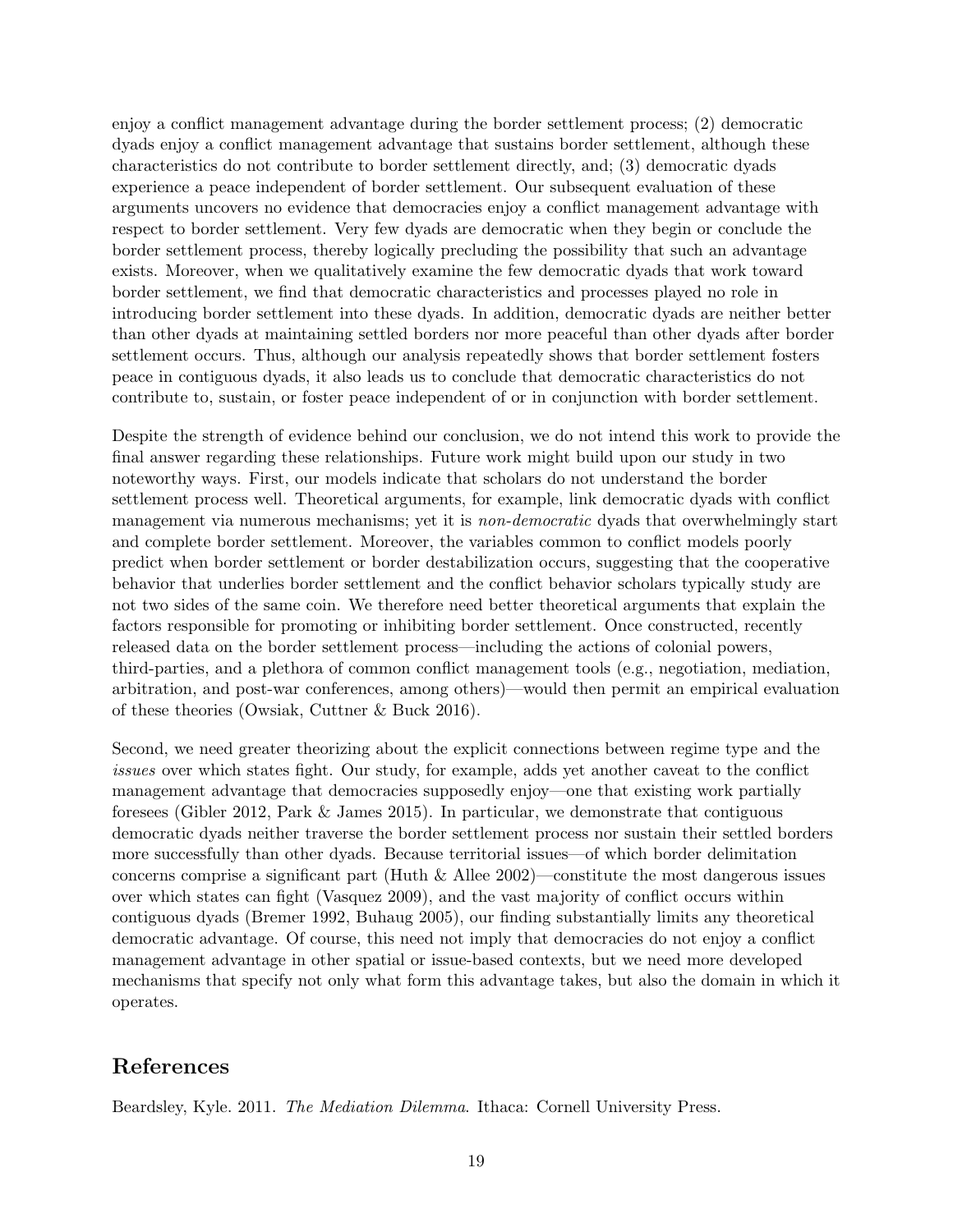Biger, Gideon. 1995. The encyclopedia of international boundaries. Facts on File.

- Box-Steffensmeier, Janet M & Bradford S Jones. 2004. Event History Modeling: A Guide for Social Scientists. Cambridge: Cambridge University Press.
- Bremer, Stuart A. 1992. "Dangerous Dyads: Conditions Affecting the Likelihood of Interstate War, 1816-1965." Journal of Conflict Resolution 36(2):309–341.
- Brochmann, Marit & Paul R. Hensel. 2011. "The Effectiveness of Negotiations over International River Claims." International Studies Quarterly 55(3):859–882.
- Bueno de Mesquita, Bruce, Alastair Smith, Randolph M. Siverson & James D. Morrow. 2003. The Logic of Political Survival. Cambridge, MA: MIT Press.
- Bueno de Mesquita, Bruce, James D. Morrow, Randolph M. Siverson & Alastair Smith. 1999. "An Institutional Explanation of the Democratic Peace." American Political Science Review 93(4):791–807.
- Bueno de Mesquita, Bruce & Randolph M. Siverson. 1995. "War and the Survival of Political Leaders: A Comparative Study of Regime Types and Political Accountability." American Political Science Review 89(4):841–855.
- Bueno de Mesquita, Bruce, Randolph M. Siverson & Gary Woller. 1992. "War and the Fate of Regimes: A Comparative Analysis." American Political Science Review 86(3):638–646.
- Buhaug, Halvard. 2005. "Dangerous Dyads Revisited: Democracies May Not Be That Peaceful after All." Conflict Management and Peace Science 22(2):95–111.
- Chan, Steve. 2010. Progress in the Democratic Peace Researhc Agenda. In The International Studies Encyclopedia (ISE), ed. Robert A. Denemark. New York: Wiley-Blackwell Publishing.
- Clare, Joe. 2014. "Hawks, Doves, and International Cooperation." Journal of Conflict Resolution 58(7):1311–1337.
- Clay, K. Chad & Andrew P. Owsiak. 2016. "The Spatial Diffusion of International Border Agreements." Journal of Politics 78(2):427–442.
- Dixon, William J. 1993. "Democracy and the Management of International Conflict." Journal of Conflict Resolution 37(1):42–68.
- Dixon, William J. 1994. "Democracy and the Peaceful Settlement of International Conflict." American Political Science Review 88(1):14–32.
- Fearon, James D. 1994. "Domestic Political Audiences and the Escalation of International Disputes." American Political Science Review 88(3):577–592.
- Gent, Stephen E. & Megan Shannon. 2011. "Decision Control and the Pursuit of Binding Conflict Management: Choosing the Ties that Bind." Journal of Conflict Resolution 55(2):710–734.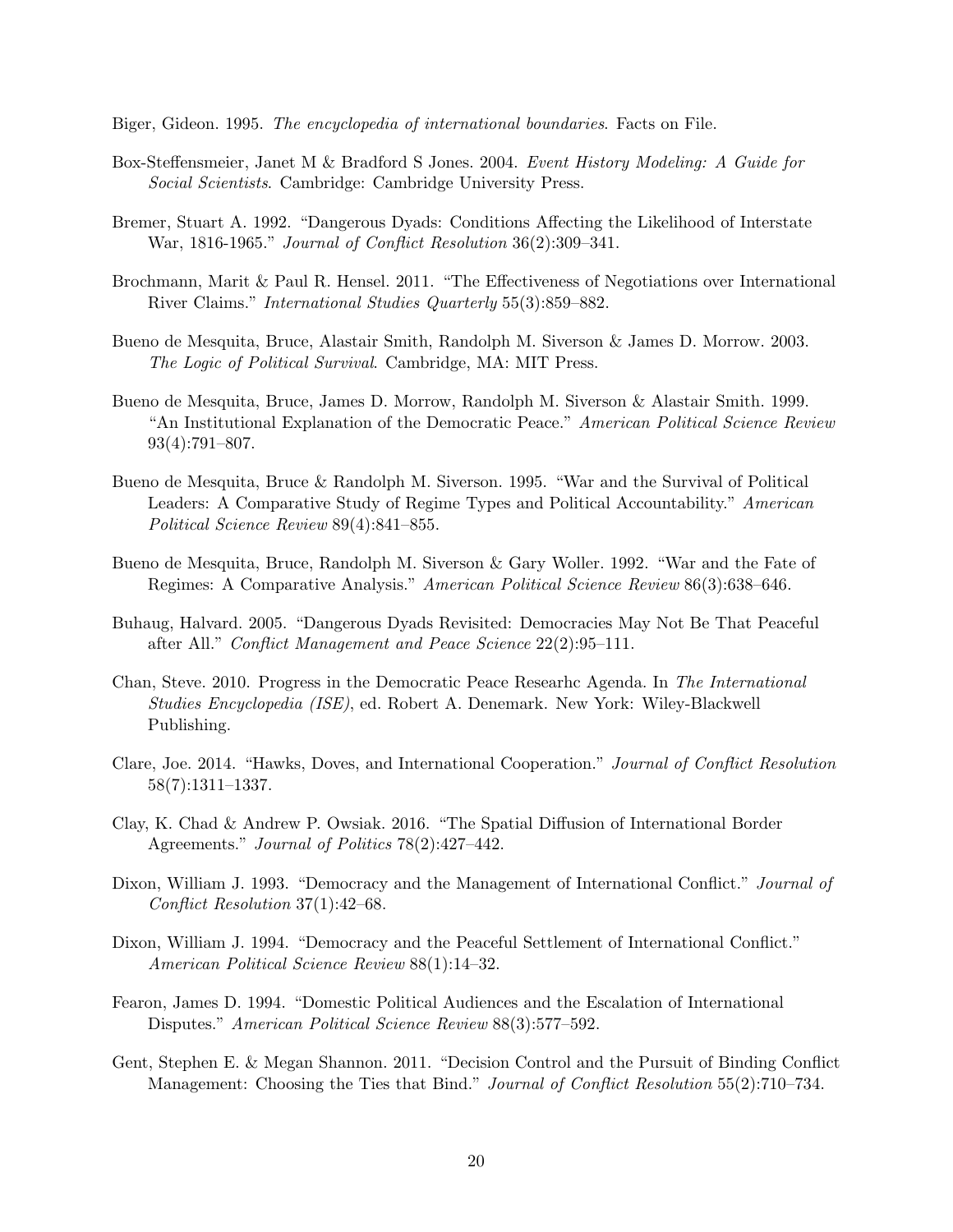- Ghosn, Faten. 2010. "Getting to the Table and Getting to Yes: An Analysis of International Negotiations." International Studies Quarterly 54(4):1055–1072.
- Gibler, Douglas M. 2007. "Bordering on Peace: Democracy, Territorial Issues, and Conflict." International Studies Quarterly 51(3):509–532.
- Gibler, Douglas M. 2009. International Military Alliances, 1648-2008. Washington, DC: CQ Press.
- Gibler, Douglas M. 2010. "Outside-In: The Effects of External Threat on State Centralization." Journal of Conflict Resolution 54(4):519–542.
- Gibler, Douglas M. 2012. The Territorial Peace: Borders, State Development, and International Conflict. Cambridge: Cambridge University Press.
- Gibler, Douglas M. & Alex Braithwaite. 2013. "Dangerous Neighbours, Regional Territorial Conflict, and the Democratic Peace." British Journal of Political Science 43(4):877–887.
- Gibler, Douglas M. & Jaroslav Tir. 2010. "Settled Borders and Regime Type: Democratic Transitions as Consequences of Peaceful Territorial Transfers." American Journal of Political Science 54(4):951–968.
- Gibler, Douglas M & Jaroslav Tir. 2014. "Territorial Peace and Democratic Clustering." The Journal of Politics 76(1):27–40.
- Gibler, Douglas M., Marc L. Hutchison & Steven V. Miller. 2012. "Individual Identity Attachments and International Conflict: The Importance of Territorial Threat." Comparative Political Studies 45(12):1655–1683.
- Gibler, Douglas M. & Steven V. Miller. 2013. "Quick Victories? Territory, Democracies, and Their Disputes." Journal of Conflict Resolution 57(2):258–284.
- Gibler, Douglas M & Steven V Miller. 2014. "External territorial threat, state capacity, and civil war." Journal of Peace Research p. 0022343314531003.
- Goldstein, Erik. 1991. *Winning the peace: British diplomatic strategy, peace planning, and the* Paris Peace Conference, 1916-1920. Oxford University Press, USA.
- Hensel, Paul R. 2000. Territory: Theory and Evidence on Geography and Conflict. In What Do We Know about War?, ed. John A. Vasquez. Lanham, MD: Rowman & Littlefield Publishers, Inc. pp. 57–84.
- Hensel, Paul R., Sara McLaughlin Mitchell, Thomas E. Sowers & Clayton L. Thyne. 2008. "Bones of Contention: Comparing Territorial, Maritime, and River Issues." Journal of Conflict Resolution 52(1):117–143.
- Hutchison, Marc L. & Douglas M. Gibler. 2007. "Political Tolerance and Territorial Threat: A Cross-National Study." Journal of Politics 69(1):128–142.
- Huth, Paul K. 1998. Standing Your Ground: Territorial Disputes and International Conflict. Ann Arbor: University of Michigan Press.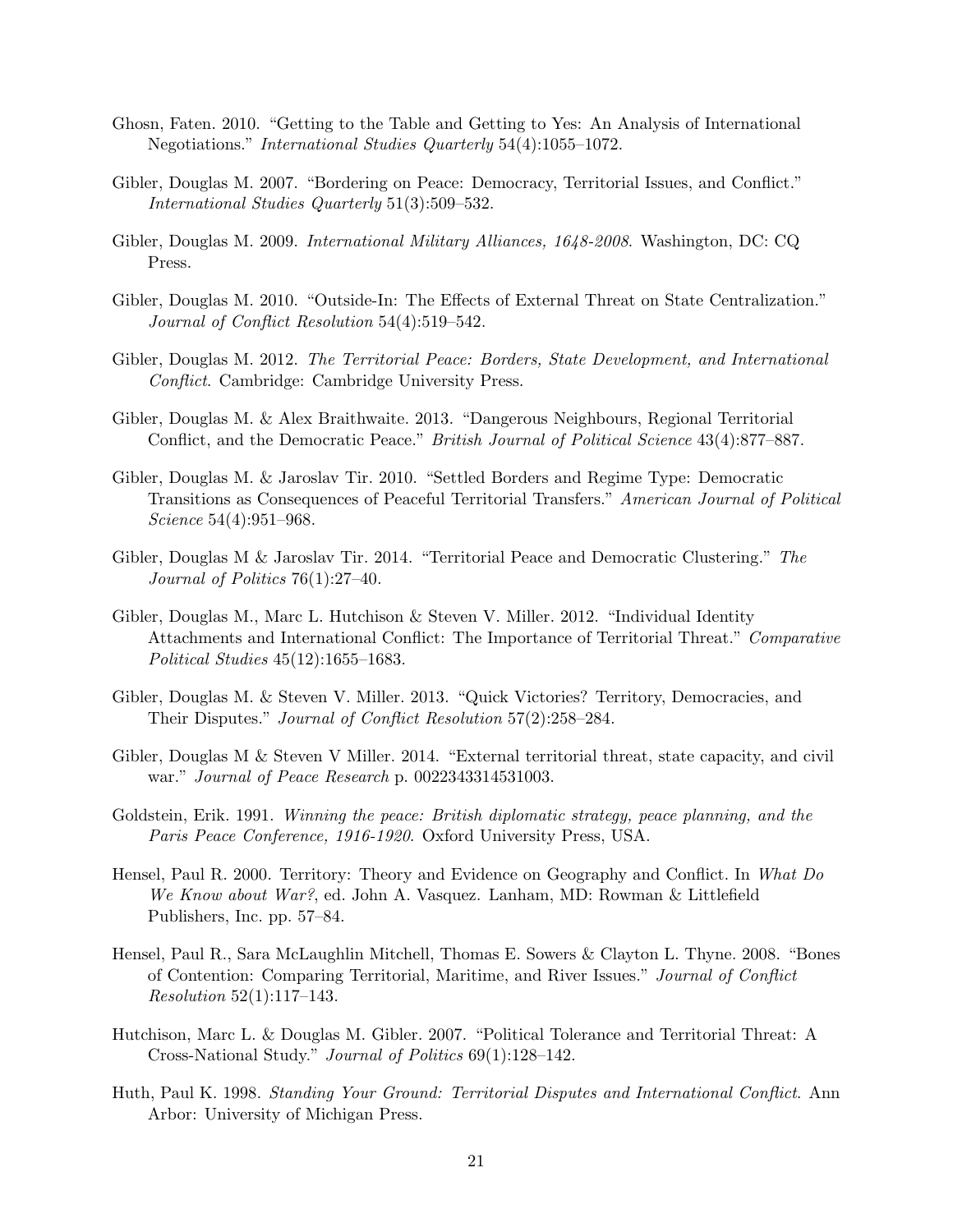- Huth, Paul K. & Todd L. Allee. 2002. The Democratic Peace and Territorial Conflict in the Twentieth Century. Cambridge: Cambridge University Press.
- Jones, Daniel M., Stuart A. Bremer & J. David Singer. 1996. "Militarized Interstate Disputes, 1816-1992: Rationale, Coding Rules, and Empirical Patterns." Conflict Management and Peace Science 15(2):163–213.
- Kant, Immanuel. 1796. Project for a Perpetual Peace: A Philosphical Essay. London: Vernor and Hood.
- Kocs, Stephen A. 1995. "Territorial Disputes and Interstate War, 1945-1987." Journal of Politics 57(1):159–175.
- Leeds, Brett Ashley. 1999. "Domestic Political Institutions, Credible Commitments, and International Cooperation." American Journal of Political Science 43(4):979–1002.
- Mansbach, R.W. & J.A. Vasquez. 1981. In search of theory: a new paradigm for global politics. Columbia Univ Pr.
- Maoz, Zeev & Bruce Russett. 1993. "Normative and Structural Causes of Democratic Peace, 1946-1986." The American Political Science Review 87(3):624–638.
- Marshall, Monty G. & Keith Jaggers. 2002. "Polity IV Project: Political Regime Characteristics and Transitions, 1800-1999." University of Maryland, Center for International Development and Conflict Management.
- Martin, Lisa L. 2000. Democratic commitments: Legislatures and international cooperation. Princeton University Press.
- Mattes, Michaela. 2008. "The effect of changing conditions and agreement provisions on conflict and renegotiation between states with competing claims." International Studies Quarterly 52(2):315–334.
- Mitchell, Sara McLaughlin. 2002. "A Kantian System: Democracy and Third-Party Conflict Resolution." American Journal of Political Science 46(4):749–759.
- Mitchell, Sara McLaughlin. 2012. Norms and the Democratic Peace. In What Do We Know about War?, ed. John A. Vasquez. Lanham, MD: Rowman & Littlefield Publishers, Inc. pp. 167–188.
- Mitchell, Sara McLaughlin & Brandon C. Prins. 1999. "Beyond Territorial Contiguity: Issues at Stake in Democratic Militarized Interstate Disputes." International Studies Quarterly 43(1):169–183.
- Morrow, James D., Bruce Bueno de Mesquita, Randolph M. Siverson & Alastair Smith. 2006. "Selection Institutions and War." Economics and Governance 7(1):31–52.
- of War Project, Correlates. 2008. "State System Membership List, v2008.1.". URL: http://correlatesofwar.org